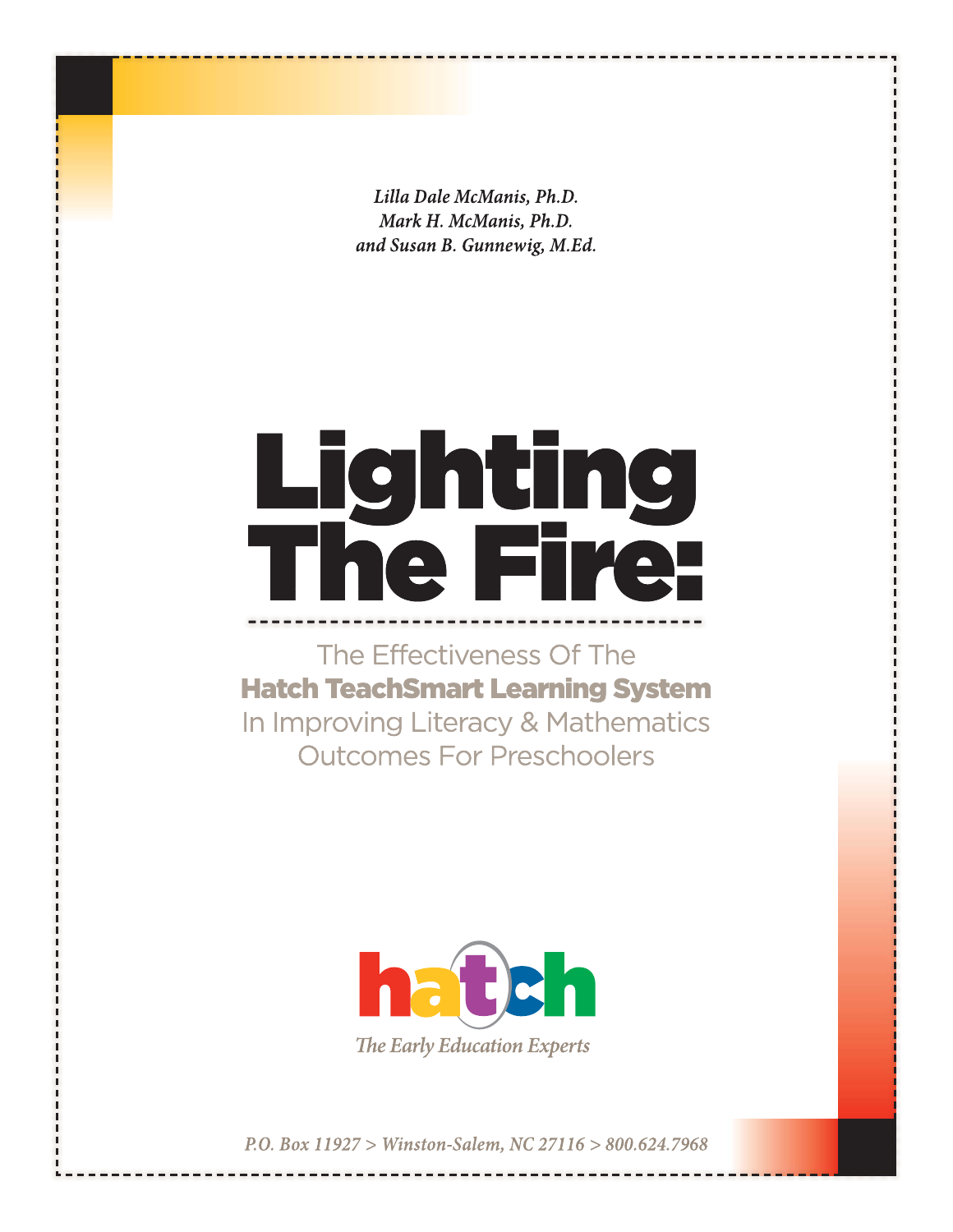# Authors

**Lilla Dale McManis** earned a M.Ed. in Special Education and B.S. in Child Development from the University of Georgia. She spent several years as a special education teacher before pursuing her Ph.D. in Educational Psychology, which she earned at the University of Florida studying learning and cognition and as an instructor for prospective teachers. She then took consecutive positions at the Massachusetts Departments of Education and Public Health where she served as an evaluator. She joined the University of Texas faculty in 2001 and for several years worked on research projects in the Texas State Center for Early Childhood Development within the Children's Learning Institute. In this capacity she oversaw several large projects related to school readiness. Dr. McManis is now the Product Development Research Specialist for Hatch Early Childhood, where she works to both inform and carry out research on instructional technology products for early childhood.

**Mark H. McManis** earned his Ph.D. in Developmental Psychology at the University of Florida, where he studied the brain mechanisms underlying the thoughts and emotions of children. He continued as a Fellow at Harvard University, again studying how children's brains understand everyday events. After locating to Houston to study functional neuroimaging at the University of Texas Medical School, he is now an assistant professor at the University of Tennessee Medical School and Director of the Magnetoencephalography Clinic at Le Bonheur Children's Hospital in Memphis, where he does clinical functional neuroimaging in children. Dr. McManis has authored many research papers and book chapters on brain mapping.

**Susan B. Gunnewig**, M.Ed., a renowned expert in the field of early childhood and the Director of Product Development at Hatch, was a coauthor of the CIRCLE and Head Start STEP training as well as co-creator of the Texas Early Education Model (TEEM), and the School Readiness Project. During her tenure as faculty at the Children's Learning Institute located in the University of Texas Medical School, she presented at approximately 100 conferences and conventions across the United States and has coauthored many early childhood research articles. Currently, Ms. Gunnewig creates innovative products, including cutting edge instructional technology, for HATCH Early Childhood.

# Acknowledgements

We would like to thank the teachers and children from Benton, Lauderdale, and Trenton Special School District for their participation in this study, Nathan Frye for facilitating their participation, and the Assessors for their outstanding work.

# The HATCH® Mission

For more than 25 years HATCH® has been committed to supporting the needs of the early childhood education community. The mission at HATCH® is to provide innovative classroom solutions that meet the goal of preparing children for school. HATCH® targets at-risk children with the deep understanding that the acquisition of essential skills in early childhood is proven to positively affect the outcomes of children in kindergarten and beyond. Our products are developmentally appropriate and use cutting-edge technology to present children with opportunities to develop these essential skills and provide teachers with the progress monitoring tools to create success in the classroom.

Copyright 2010 by HATCH, Inc. All rights reserved.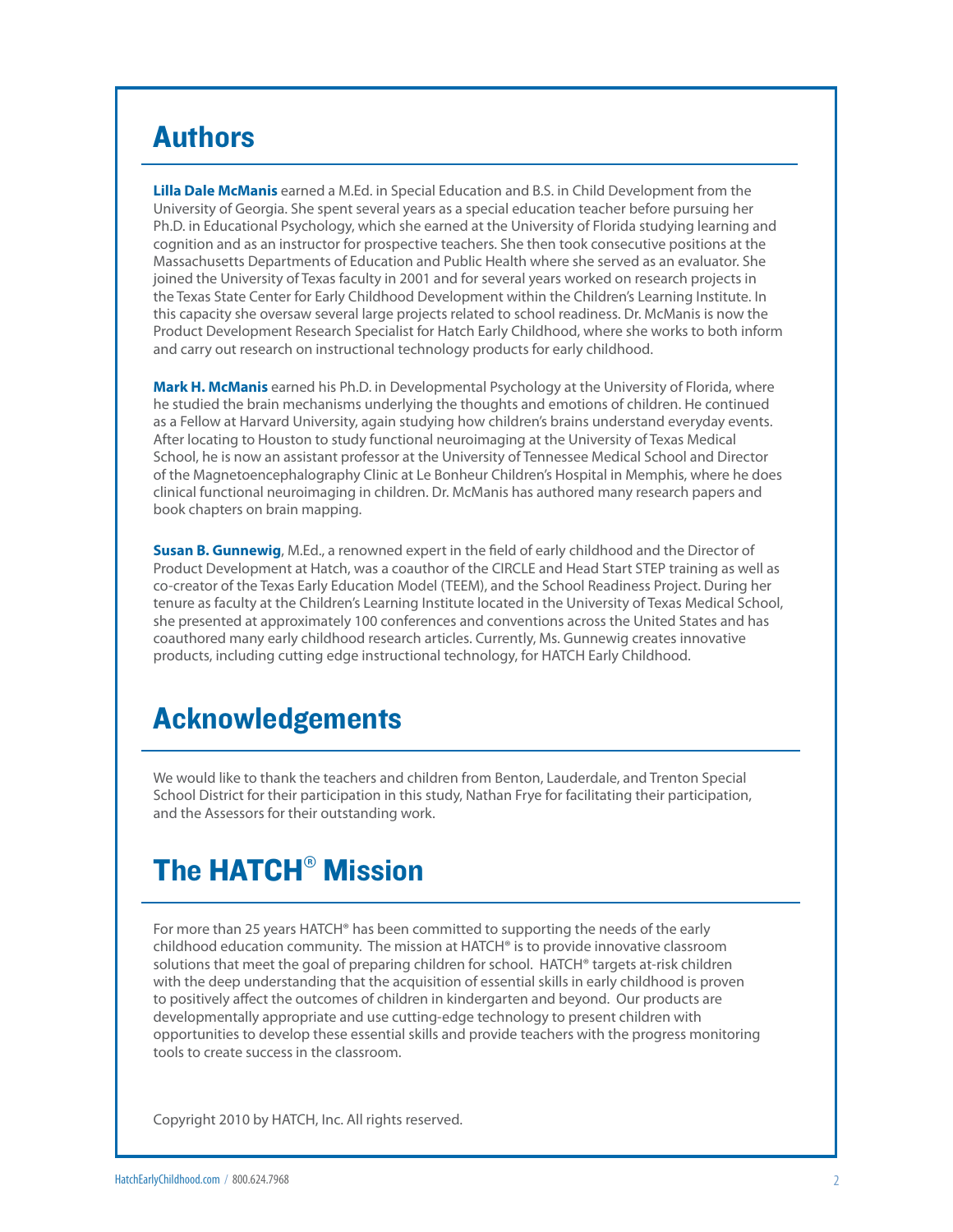# **Relationship of the TeachSmart<sup>®</sup> Learning System with Literacy and Mathematics Outcomes for Preschoolers**

Lilla Dale McManis, Ph.D., Mark H. McManis Ph.D., and Susan B. Gunnewig, M.Ed.

| Literacy<br><b>Mathematics</b><br>Instructional Technology |
|------------------------------------------------------------|
|                                                            |
| Sample<br><b>Measures</b>                                  |
| Literacy<br><b>Mathematics</b>                             |
|                                                            |
|                                                            |
|                                                            |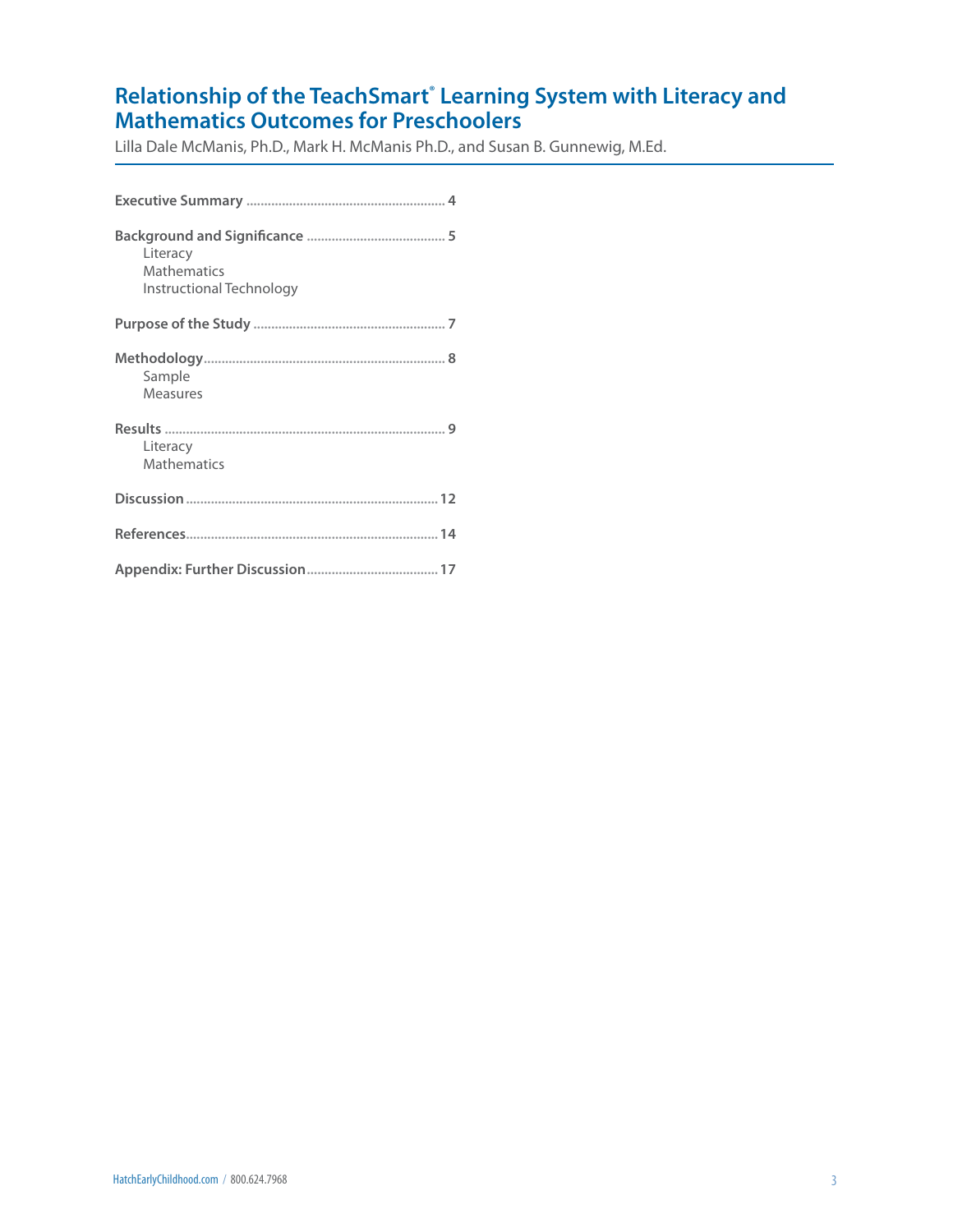# Executive Summary

Developing and properly using instructional technology hinges on many factors including the developmental appropriateness of the equipment itself and the content to which children are exposed.

The results of our recent study found that prekindergarten children in classrooms using the TeachSmart® Learning System—an interactive whiteboard with instructional activities designed for preschoolers—made significant gains from fall to spring in literacy and mathematics.

#### **Participants**

The study included 87 randomly selected children in school district preschools in the 2009-2010 school year. The children were tested on measures of literacy and mathematics near the beginning and again near the end of their prekindergarten year. There were two measures for literacy and one for math. The data were collected and analyzed by outside consultants.

#### Results for Literacy

The Test of Preschool Early Literacy (TOPEL) measures print knowledge, phonological awareness, and vocabulary combined into an Early Literacy Index. The children had a significant increase in their Early Literacy Index over the course of the year, where they began well below average and ended as average.

The Get Ready to Read! (GRTR!) Literacy Screener also measures early literacy skills, including knowledge of letter and sounds, recognition of spoken words, and phonological knowledge. The children had a significant increase on the GRTR. The score calculated from the Screener provides an index of readiness to learn to read. At pretest, 46% of the children were Ready to Read, at posttest 82% were Ready to Read.



#### **Conclusion**

The importance of these findings is twofold: (1) The literacy and math skills on which these at-risk preschool children increased are known to be predictors of success in school, both in the shortterm in kindergarten and first grade, and beyond to have an impact on their entire schooling experience. (2) The study supports that instructional technology, as both a vehicle for presenting educational information and as a vehicle for bringing strong content and skills, can be used successfully with young children in early childhood education settings.

#### Results for Mathematics

The CPALLS+ Math Screener looks at the skills important for the development of math knowledge; including counting, shapes, operations, and number identification. Children in the study showed a significant increase from fall to spring. The Screener also gives an index of progress towards school readiness in mathematics. The results from the pretest show that 72% of children achieved a high enough score to be considered ready for math in school. At posttest, that number had increased to 92%.



#### Comparing with "Business as Usual"

Results for children in "Business as Usual" classrooms showed no gains on the Get Ready to Read! Literacy Screener. Children in the TeachSmart<sup>®</sup> classrooms made significant gains in literacy.

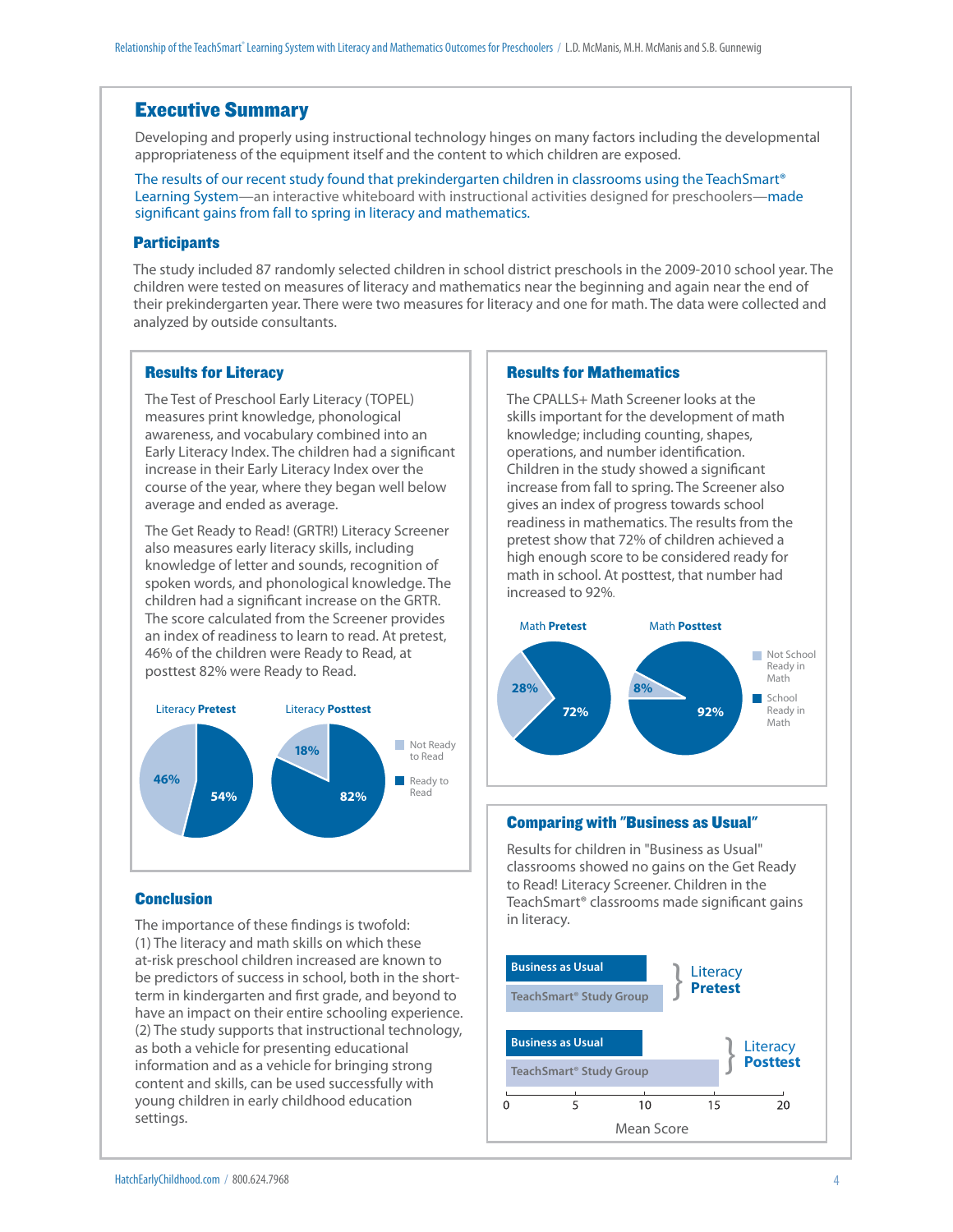# **Overview**

This study of randomly selected public school prekindergarten children in classrooms using the TeachSmart® Learning System—an interactive whiteboard with instructional activities designed for preschoolers—found the children to have made significant gains from fall to spring in literacy (namely print knowledge, phonological awareness, and emergent writing), and in mathematics (namely counting, operations, and shapes).

# A. Background and Significance

The landmark report "Eager to Learn: Educating our Preschoolers" highlights that young children are better able to learn than current practices sometimes allow<sup>1</sup>. An educational preschool experience with the goal of preparing children for kindergarten means including more academic areas such as letters and counting, as well as helping build traits like being inquisitive, persistent, and independent. It is possible to motivate young children to learn concepts on their level by building on their natural eagerness to learn. Combining child-directed discovery along with direct teacher instruction on basic pre-academic skills supports the most effective learning for young children<sup>2</sup>.

# **Literacy**

While it is becoming more accepted that literacy, simply put, the ability to read and write to a competent level, begins well before formal schooling; it is only fairly recently that research has determined which particular skills are critical predictors of children's success in these areas. The importance of this can be noted in that one in three children will experience significant difficulties in learning to read<sup>3,4</sup>. As a result, they will lag far behind most children their age in reading and over time in content knowledge, vocabulary, and other language skills<sup>5-7</sup>, often never catching  $up<sup>8-11</sup>$ .

The encouraging news is that many problems in reading can be prevented through providing children who do not have the basic language skills with instruction before they are exposed to a formal reading setting. Many experts have concluded that oral language, print knowledge, and phonological awareness are important requisites for developing reading skills<sup>12-15</sup>. The groundbreaking study produced by the National Early Literacy Panel used a metaanalyses approach and focused on the predictive relationship between skills measured in preschool or kindergarten and conventional literacy outcomes for

children learning to read<sup>16</sup>. Conventional literacy skills refer to such skills as decoding, oral reading fluency, reading comprehension, writing, and spelling, and are later developing expressions of reading and writing. This is contrasted with precursor, foundational, or emergent skills. More generally, early literacy skills can refer to both precursor skills and conventional literacy skills. The panel concluded the following:

- Alphabet knowledge and phonological awareness are consistently the strongest non-reading correlates for decoding, reading comprehension, and spelling.
- Oral language, when determined by measures of definitional vocabulary, had substantial correlations with both decoding and reading comprehension.

The panel also worked to identify the effectiveness of instructional strategies, programs, or practices in teaching either foundational or conventional literacy skills to children. Definitions of the five strategy areas identified are:

- Code-focused interventions: Designed to teach children skills related to cracking the alphabetic code. Most code-focused interventions included instruction in phonological awareness.
- Shared-reading interventions: Involving reading books to children. These interventions included simple, shared reading and those promoting various forms of reader-child interactions with the material being read.
- Preschool and kindergarten programs: Evaluations of aspects of a preschool or kindergarten program. Many studies in this category were on one particular intervention the Abecedarian Project. Others evaluated effects of educational programs, curricula, or policies, such as extended-year experience, on kindergartners.
- Language-enhancement interventions: Studied the effectiveness of an instruction designed to improve language development.
- Parent and home programs: Interventions using parents as agents of change. These may have included teaching parents instructional techniques to use with their children at home to promote linguistic or cognitive development.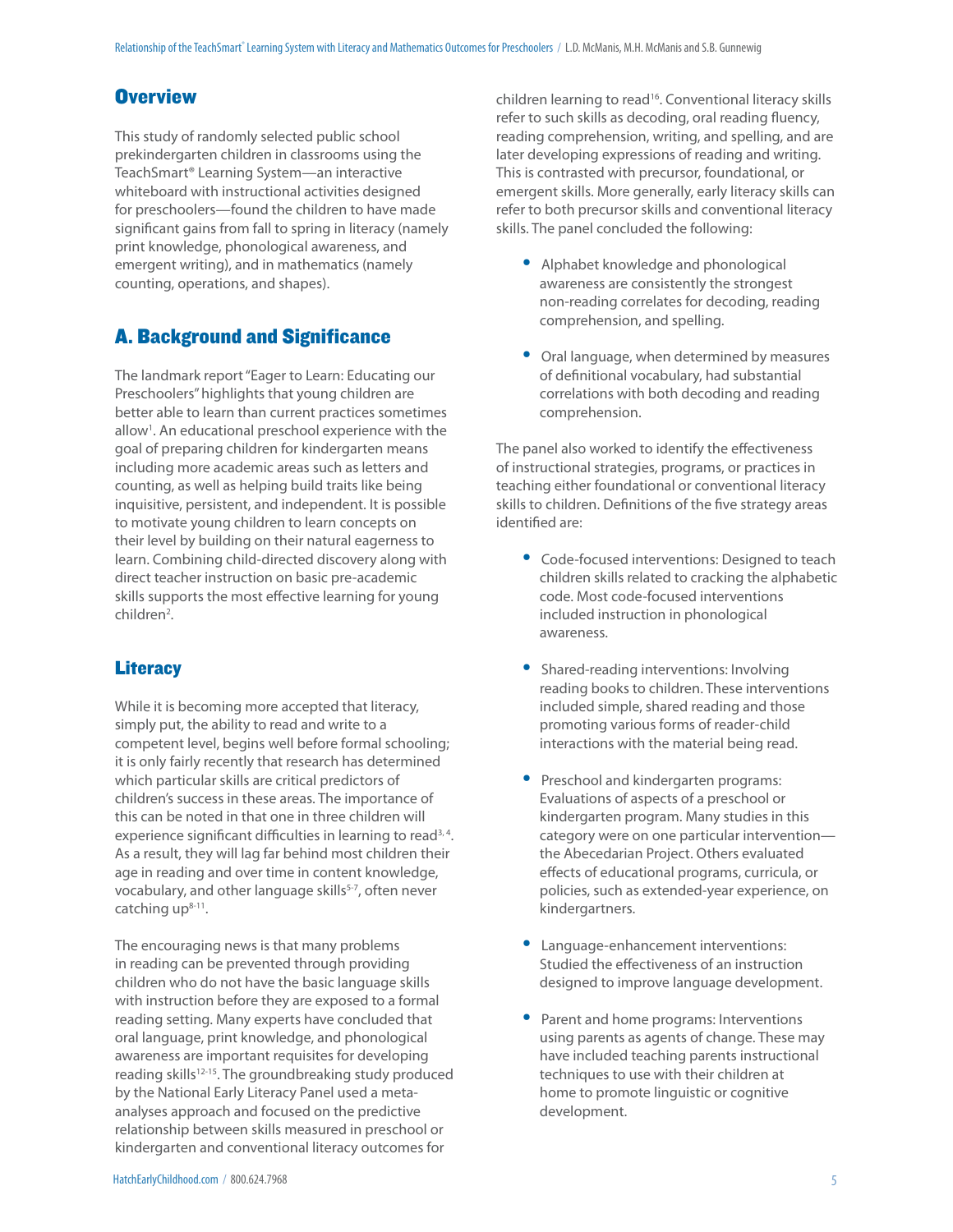The panel found statistically significant moderate to large effects with code-focused interventions across a wide array of early literacy outcome. The authors note that "code-focused interventions consistently demonstrated positive effects directly on children's conventional literacy skills." Book-sharing interventions yielded statistically significant and moderate-sized effects on children's print knowledge and oral language skills. The home and parent programs provided statistically significant moderate to large effects on oral language skills and general cognitive abilities. Significant and moderate to large effects on spelling and reading readiness were produced by preschool and kindergarten programs. Interventions featuring language-enhancement succeeded at increasing children's oral language skills to a large and statistically significant degree. The report concludes that taken together, "there are many approaches that parents and preschools can implement to improve the literacy development of their young children and that different approaches influence the development of a different pattern of essential skills."

# **Mathematics**

Attention to teaching mathematics to young children before they enter formal schooling is now in a similar place as literacy was a decade or so ago. Overall, Americans hold a generally negative attitude about mathematics, and believe that if content is going to be delivered to children in early childhood it should be language and literacy. A recent study found that parents feel it is more important for young children to have exposure to literacy and language than mathematics<sup>17</sup>. One other stumbling block is the discomfort many early childhood education teachers feel teaching mathematics, either because they feel unprepared or due to their own personal negative experiences with math<sup>18-21</sup>.

The dilemma is that research finds that learning mathematics is crucial for children in their early years and for their later success in mathematics. Further, when children have intentional instruction in math they also show better overall outcomes in literacy, science, and technology $22, 23$ . There are striking similarities in themes that are emerging between literacy and mathematics. Young children from disadvantaged backgrounds show lower levels of mathematics achievement than do middle-class and higher status children<sup>24-27</sup>. Likewise, if they do not receive more intensive mathematics teaching, children who are at risk because of life circumstances, such as poverty, will fall further behind their more affluent peers over the course of time in school<sup>28</sup>.

Also similarly, preschool-age children are excited about learning and enjoy activities that develop their mathematical competencies<sup>29-32</sup>. Further as in literacy, the early childhood period is vital for the maintenance and enhancement of motivation to learn. This is especially the case for children from disadvantaged backgrounds, as giving them access to enriching early learning experiences can facilitate starting kindergarten on a more level playing field with their more advantaged peers.

Fortunately, interest has been growing for including instruction in mathematics for young children and doing so in developmentally appropriate ways. Research has picked up to the point where a number of robust findings are now known. For example, the National Research Council established the Committee on Early Childhood Mathematics in 2007, with the charge of pulling out key learning and teaching practices around mathematical development in young children33. Troubling, though, is that examination of current standards, curricula, and instruction in early childhood education revealed that many early childhood settings do not provide adequate learning experiences in mathematics. Many early childhood curricula that are widely used do not give adequate guidance on content or instructional techniques in mathematics. When early childhood classrooms do include mathematics activities, they are often integrated in other activities, making the teaching of mathematics secondary to the other learning goals. Emerging research shows this approach is less effective in promoting children's mathematics skills as compared to an approach that makes math a central and primary goal. Even though current research regarding how young children develop and learn key mathematics concepts has clear practice implications, they are not known widely nor implemented either by early childhood teachers, or those who prepare them for educating children.

The Committee used a meta-analyses approach and identified the foundational mathematics content that should be provided to young children. Two core areas: (1) number, which includes whole numbers, operations, and relations; and (2) geometry, spatial thinking, and measurement, are important for school and life, and children find them interesting and enjoy exploring them.

#### Instructional Technology

As discussed above, it is now well established that three and four year olds need a strong focus on cognitive development, along with attention to their social/emotional development, to be ready for kindergarten. Instructional technology is clearly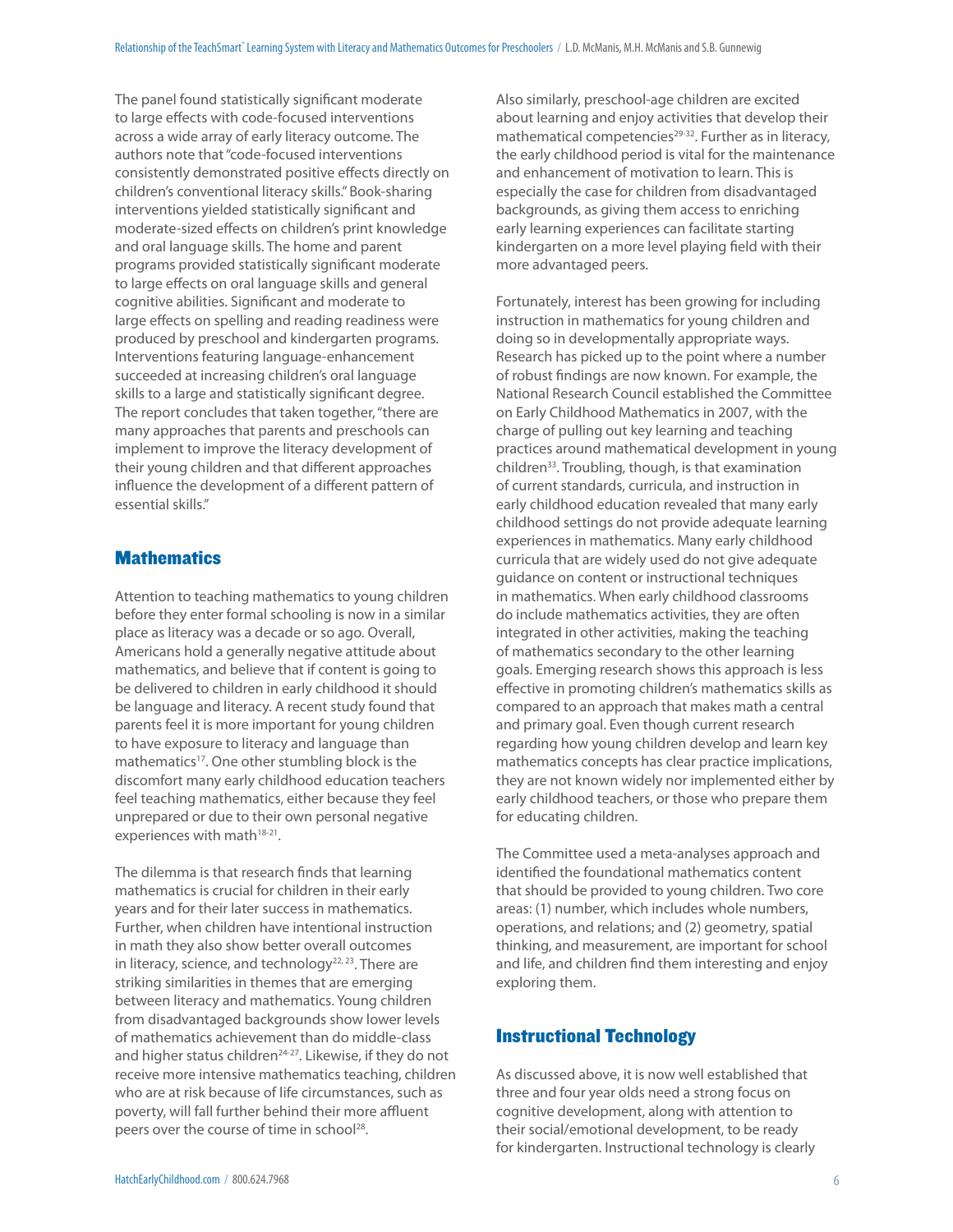emerging as having the capability to play a key role in this preparation $34, 35$ . Experts confirm that preschool age children are developmentally ready and able to benefit from instruction with technology<sup>36-38</sup>. The use of educational technology is now emerging as having a major, positive impact on the social, emotional, language, and cognitive development of children<sup>39,40</sup>. It is recommended that many opportunities be given during the preschool years for exploration using technology tools in a playful, supportive environment<sup>41</sup>. Developmental appropriateness also involves connections made in a meaningful way to the curriculum and in support of creativity and critical thinking<sup>42</sup>.

Researchers further agree that a number of technology applications have the potential to support and extend learning in the young child through their unique capacity to provide excellent instruction in these important developmental areas that are critical for educational success. For example, research has found that preschoolers who used computers with supporting activities for key learning goals, had more gains than children without such computer experiences. Among others, these included gains in knowledge, long-term memory, verbal skills, mathematics, problem solving, and manual dexterity43. A set of studies with low-income children found those who received a computer curriculum had increases in cognitive, motor, and language scores compared to similar children in a regular curriculum<sup>44,</sup> 45.Recent research published in the journal Pediatrics found that young children who had access to a computer compared to those who did not, performed better on measures of cognitive development and school readiness as measured by the Boehm Test of Basic Concepts and the Wechsler Preschool and Primary Scales of Intelligence. The lead author notes the findings suggest that "computer access before or during the preschool years is associated with the development of preschool concepts and cognition<sup>46</sup>."

A recent study of educators around the use of digital media concluded that observers, from educators and policymakers to parents and business people, overwhelmingly agree that technology is an essential component of education<sup>47</sup>. Federal and state governments, and school districts, have spent billions of dollars on technology equipment and Internet access for schools. Both teachers and administrators believe that technology helps them engage many different types of students, including high-achieving students, students with academic needs, and English language learners. The study found that teachers who use technology frequently (defined as spending 31 percent or more of their class time using technology to support learning) report greater benefits to student learning, engagement, and skills

from technology than teachers who spend less time using technology to support learning. These users also put more emphasis on 21<sup>st</sup> century skills and report more pronounced effects on student learning of these skills. Among others, the skills identified are in accountability, collaboration, communication, creativity, critical thinking, innovation, leadership, problem solving, productivity, and self-direction. Educators who are frequent users also have more positive perceptions about technology's effects on student learning of these skills, and on student behaviors associated with them.

An ongoing PBS survey on media and technology use, with a sample selected to represent teachers in urban, suburban, and rural regions, and in districts of all sizes, did find that classroom use of digital media by prekindergarten teachers is less common than it is among K–12 teachers, with only one-third (33 percent) reporting use. Those prekindergarten teachers who do use digital media however, use it as much as K–12 teachers do. More than four in 10 (42 percent), in fact, use it two times a week or more<sup>48</sup>.

Yet, many schools continue to struggle to integrate technology into instructional programs. Most teachers do not believe that their pre-service programs prepared them well in either technology or 21<sup>st</sup> century skills. The findings suggest that on-thejob technology training for teachers may focus on how to operate new equipment, but not on how to incorporate it effectively into instruction<sup>49</sup>.

# B. Purpose of the Study

Developing and properly using instructional technology hinges on many factors, including the developmental appropriateness of the equipment itself and the content to which children are exposed. The purpose of the present study was to determine if preschool children in classrooms using the TeachSmart® Learning System (TSLS) would make significant gains in literacy and mathematics.

The TeachSmart® Learning System was designed specifically for early childhood classrooms to promote a connection between learning and technology. The technology and instructional content combines the educational theories of Piaget and Vygotsky in particular. Using the Interactive Whiteboard component of the system, children construct knowledge while exploring on their own or with the guidance of a facilitator (Piaget)<sup>50</sup>. The teacher is engaged directly with the child for rich language, stimulation, and scaffolding to assist and strengthen the child's capabilities (Vygotsky)<sup>51</sup>.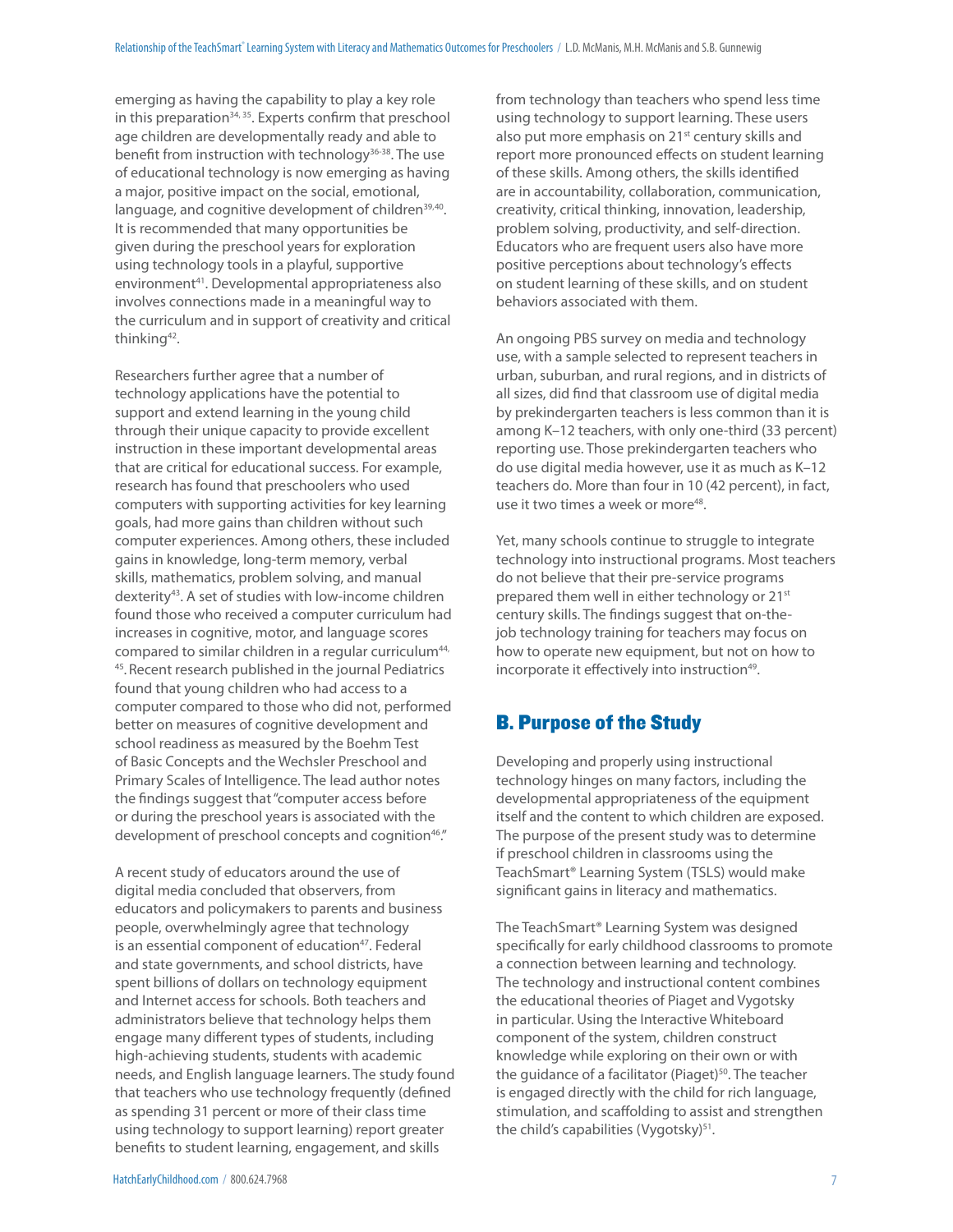The content on the TeachSmart® Learning System is key to children gaining skills by providing the teacher with research-based strategies and activities. The strategies and activities are in the skill areas of literacy, language, math, social studies, and science; and are tied into national prekindergarten standards<sup>52-56</sup> and the findings of the National Early Literacy Panel<sup>57</sup> and the National Research Council Committee on Early Childhood Mathematics<sup>58</sup>.



# C. Methodology

The study was conducted in eight public school district prekindergarten classrooms, across three schools, in three separate school districts in the 2009-2010 school year. The study used a repeated measures (pretest—posttest) design. The classrooms represented a convenience sample based on the following criteria: in a similar geographic region (West Tennessee) and location (rural), and using the TeachSmart® Learning System for approximately two years prior to the study in order to ensure that there was not a differential learning curve for the hardware and software. All teachers received a similar training when the TeachSmart® Learning System was installed in their classrooms.

Eleven children per classroom were randomly selected to be tested on measures of literacy and mathematics. There was a quasi-program group of six classrooms that used a multi-week scope and sequence in math and literacy TeachSmart® Learning System activities, and a quasi-control group consisting of the remaining two classrooms that used the TeachSmart® Learning System without the scope and sequence. All children were tested individually by trained external assessors. There was an average of six months between pretest and posttest. One school asked that all children be tested (four classrooms), in addition to the randomly selected children. This sample is referred to as the Study Plus. These results are reported following the results for the randomly selected children. As we used standardized assessments, the norming group averages comprised a (nonequivalent) control group.

## **Sample**

Data for both pretest and posttest were available for 87 of the 88 randomly selected children. Girls made up 52 percent of the sample, and boys 48 percent (see Graph 1). The average age of children at pretest was four years and six months and at posttest was an even five years of age. The majority of the children were low-income.

#### Measures

There were three screening assessments used to measure children's school readiness skills:

- Test of Preschool Early Literacy (TOPEL)
- Get Ready to Read! Early Literacy Screening Tool (GRTR)
- C-PALLS+ Math Screener

All measures have good reliability and validity, and have been extensively used with preschool populations of various socioeconomic and ethnicity backgrounds, and early childhood education program types $59-61$ .

The Test of Preschool Early Literacy is a theoretically sound instrument designed to identify preschoolers aged three years to five years who are at risk for literacy problems. It provides valid and reliable raw scores, standard scores, and percentiles. The TOPEL has three principle uses: identification, documentation of progress, and research. The test has three subtests: print knowledge, definitional vocabulary, and phonological awareness. All results are combined to determine the composite score called the Early Learning Index that ultimately best represents a child's emergent literacy skills.

The Get Ready to Read! Early Literacy Screener is a 20-question tool that allows one to know how a child is progressing toward acquiring the knowledge and skills that lead to reading and writing. It is designed to explain how children learn to read and determine how far along a four year old is on the path to learning to read. The screening tool samples knowledge and skills in the three areas of print knowledge, emergent writing, and linguistic awareness. The screener gives a score that tells whether the child's skills are still very basic (step 1), beginning to develop (step 2), making progress (step 3), almost ready (step 4), or ready to learn to read and write (step 5). Children screened a year before kindergarten should be making good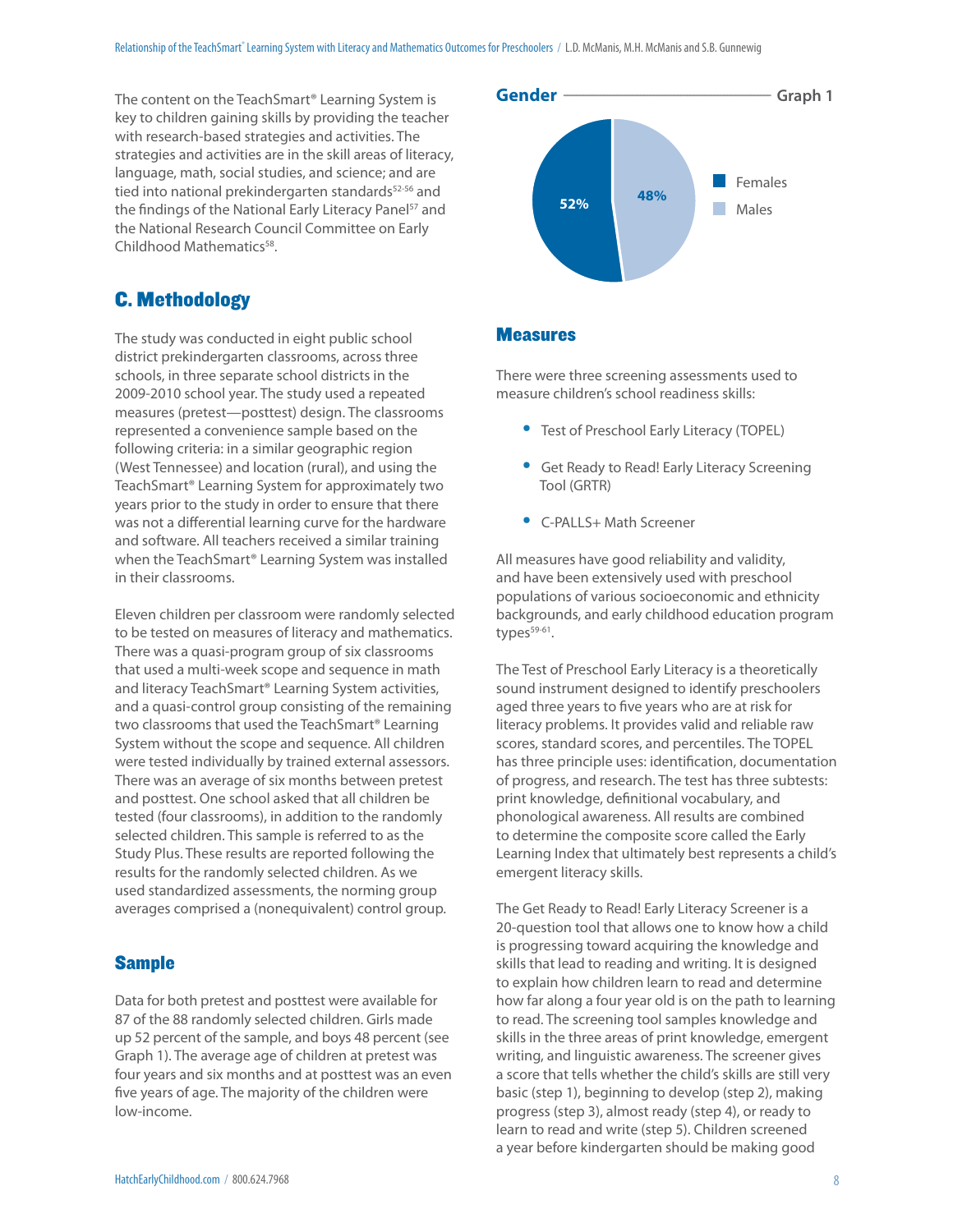progress in acquiring the skills needed to learn to read and write, but not all are expected to be ready quite yet.

The C-PALLS Math Screener provides a good indication of what researchers typically think is important in early mathematical skills. The Math Screener evaluates child skills across multiple math content areas including counting (rote counting and counting sets), number identification, operations, shape naming, and shape discrimination. A cut score of  $\leq 12$  is used to conceptualize progress. Children scoring at or below 12 need more assistance/support in relation to early math skills. Children who score at or above 12 can be described as making adequate progress in relation to early mathematical development.

# D. Results

Data were analyzed by an external statistician. There was no statistical difference between the children in classrooms using the scope and sequence (6) and children in classrooms that did not (2); therefore the classrooms were combined for analyses (see Graph 2).



# **Literacy**

## Test of Preschool Literacy

The Test of Preschool Literacy assessment measures abilities related to early literacy. Raw scores are converted to age-corrected scale scores. The test has normative data that allow for comparisons to national standards. There are three subtests: Print Knowledge, Definitional Vocabulary, and Phonological Awareness. The subscales are combined to create an Early Literacy Index (ELI) which can be compared directly to the normative sample.

A comparison of the mean pretest ELI to the posttest ELI showed a significant increase in early literacy skills over the course of the year for the study children  $(t(86) = 4.06; p < .001)$ . The median ELI for all children at pretest was 94, which is in the 35<sup>th</sup> percentile of the normative sample. The median ELI for all children at posttest was 100, which is the  $50<sup>th</sup>$  percentile of the normative sample (see Graph 3). This means the children began well below average and ended as average.



Median Early Literacy Index

A closer look at performance on the TOPEL can be done by comparing the age-corrected standard scores of each subscale. Within the TOPEL there was a significant increase in Print Knowledge and Phonological Awareness. While the raw scores showed the children actually achieved a statistically significant gain in vocabulary (pretest mean 47.39; posttest mean 50.72, p<.0001), using age-adjusted standard scores, there was a significant decrease in Vocabulary. However, the decrease in vocabulary did not bring the total Early Literacy Index down enough to make it non-significant.

The Print Knowledge subscale measures alphabet knowledge, and identifying letters by sight and sound. A comparison of pretest Print Knowledge to posttest showed a very significant increase in Print Knowledge for the children  $(t(86) = 7.42; p < .001)$  (see Graph 4).

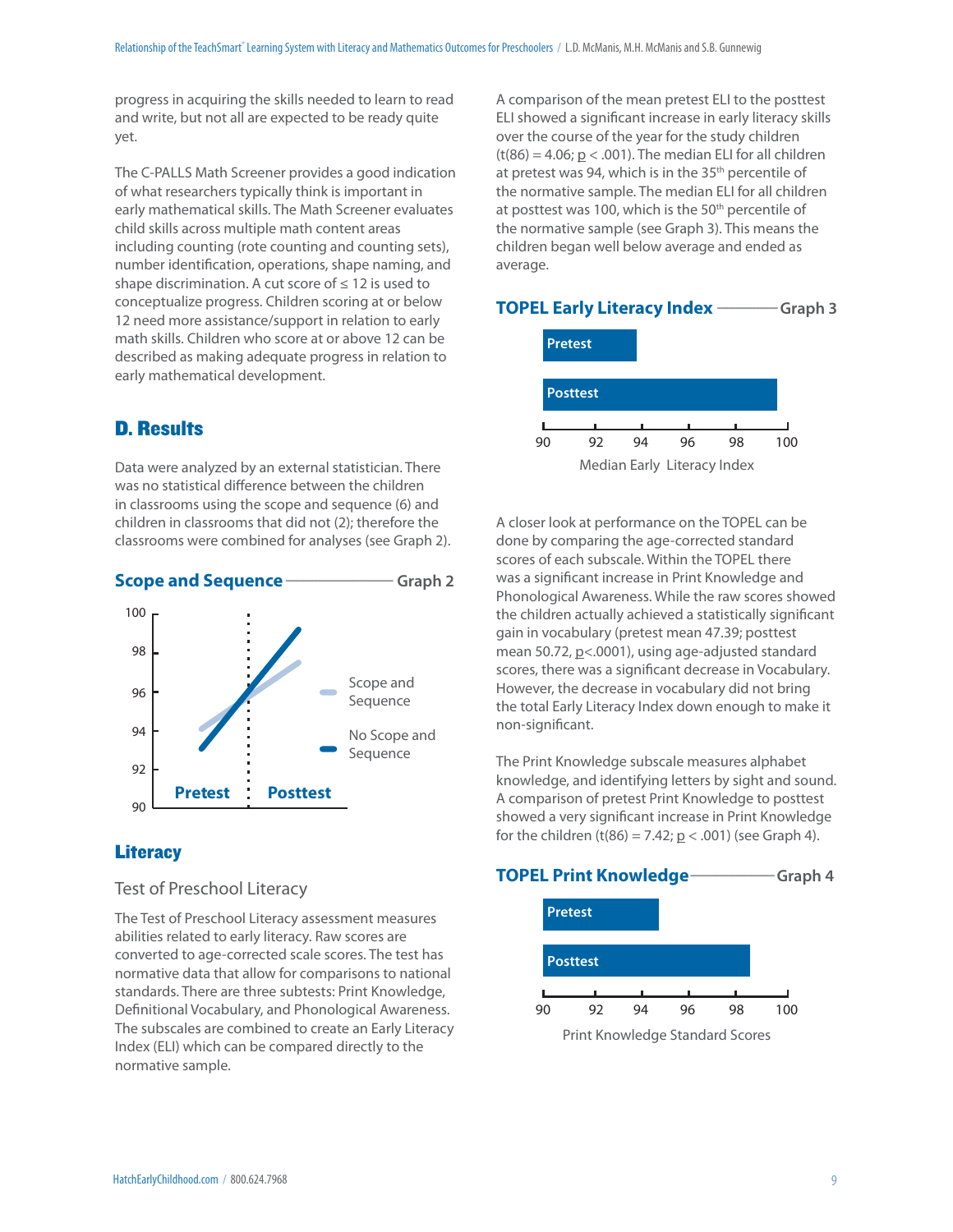The Phonological Awareness subscale measures the child's sensitivity to letter sounds and oral language. A comparison between the pretest Phonological Awareness standard scores and posttest showed a significant improvement in Phonological Awareness skills across the school year (t(86) = 2.50;  $p = .014$ ) (see Graph 5).

#### **TOPEL Phonological Awareness** ---- Graph 5



The Definitional Vocabulary subscale measures the child's one word vocabulary and ability to name objects in a picture. A comparison between the pretest Definitional Vocabulary and posttest age-adjusted standard scores shows a statistically significant decrease (t(86) = 2.96;  $p = .004$ ) (see Graph 6).



#### Get Ready to Read! Screener

The Get Ready to Read! (GRTR!) Screener measures early literacy skills, including knowledge of letter and sounds, recognition of spoken words, and phonological knowledge. A comparison between the pretest and posttest mean scores showed a very statistically significant increase over the course of the school year for the children  $(t(86) = 12.22; p < .001)$ (see Graph 7).





The score calculated from the Get Ready to Read! Screener also provides an index of the child's readiness to learn to read. The score is used to rank readiness into one of five steps. Children at steps one through three are considered to need additional readiness instruction while those at steps four or five are considered ready to learn to read.

At pretest, 54 percent of the study children were at step three or lower, needing additional instruction before being ready to read (see Graphs 8-9). At posttest, only 18% were at step three or lower (see Graphs 10-11). Conversely, at pretest, 46 percent of the children were Ready to Read, at posttest 82 percent were Ready to Read.

#### **Get Ready to Read! Pretest ------------- Graphs 8-9**



**Get Ready to Read! Posttest** - Graphs 10-11

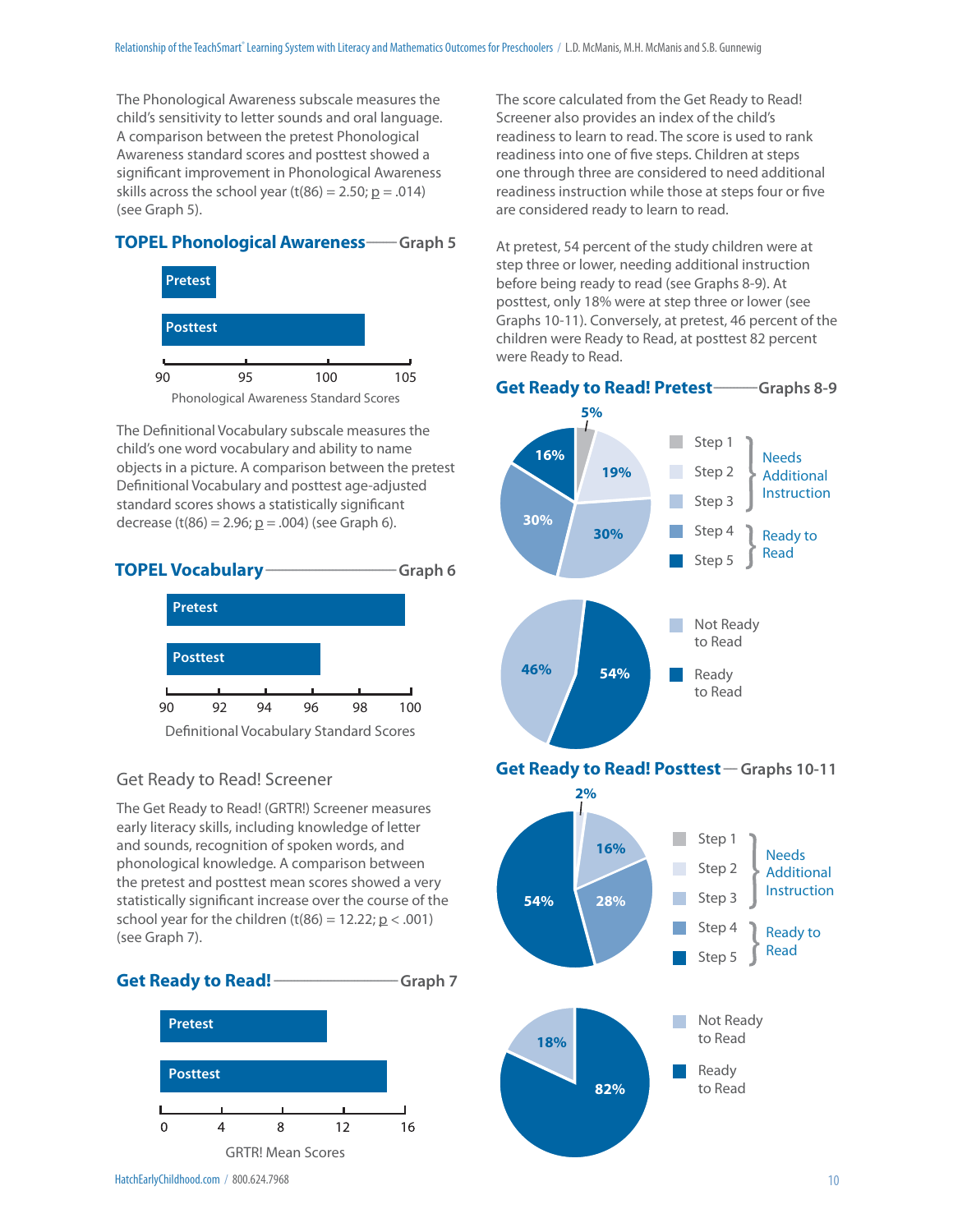# **Mathematics**

## CPALLS+ Math Screener

The CPALLS+ Math Screener evaluates a child's skills across multiple content areas important for the development of math knowledge, including counting, number identification, operations, shape naming, and shape discrimination.

There was a very significant increase in the mean score on the C-PALLS+ Math Screener from pretest to posttest for the study children  $(t(86) = 9.27; p < .001)$ (see Graph 12).



The score calculated from the screener also provides an index into the child's progress towards school readiness in mathematics. Specifically, a score greater than 12 at the preschool age represents adequate math knowledge for kindergarten. The results from the pretest show that 72 percent of children achieved a high enough score to be considered ready for math in school (see Graph 13). At posttest, that number had increased to 92 percent (see Graph 14). Conversely, at pretest, 28 percent were not School Ready in math. At posttest, only 8 percent were not School Ready in math.



# Study Plus

By including test data on four of the eight classrooms in which all children were tested, there were a total of 109 children. Data on one subtest of the TOPEL was missing for one child, therefore the Phonological Awareness subscale and Emergent Literacy Index (ELI) were calculated on 108 children. The median age of the children at pretest was four years and six months of age. The median age at posttest was five years and zero months of age. There were 58 female and 51 male participants.

## Results

The pattern of findings was extremely similar to the sample of only randomly selected children.

- A comparison of the TOPEL mean pretest ELI to the posttest ELI showed a significant increase in early literacy skills over the course of the year  $(\underline{t}(107) = 4.89; \underline{p} < .001).$
- A comparison of the TOPEL mean pretest Print Knowledge standard scores to posttest showed a significant increase  $(t(108) = 8.44; p < 0.001)$ .
- A comparison between the TOPEL pretest Phonological Awareness standard scores to posttest showed a significant improvement in Phonological Awareness skills ( $t(107) = 2.54$ ; p  $= 0.013$ ).
- A comparison between the pretest Definitional Vocabulary and posttest age-adjusted standard scores showed a statistically significant decrease  $(\underline{t}(108) = 2.78; \underline{p} = 0.006)$ .
- On the Get Ready to Read! Screener, there was a significant increase from fall to spring  $(t(108))$  $= 14.48; p < .001$ ).
- On the Get Ready to Read! Screener, at the pretest, 51 percent of the children were at step three or lower, needing additional instruction before being ready to read. At the posttest, only 16 percent of the children were at step three or lower.
- $\bullet$  There was a significant increase in the mean score on the C-PALLS+ Math Screener  $(t(108) =$ 10.49;  $p < 0.001$ ).
- The results from the pretest showed that 72 percent of children achieved a high enough score to be considered math ready. At posttest, that number had increased to 93 percent.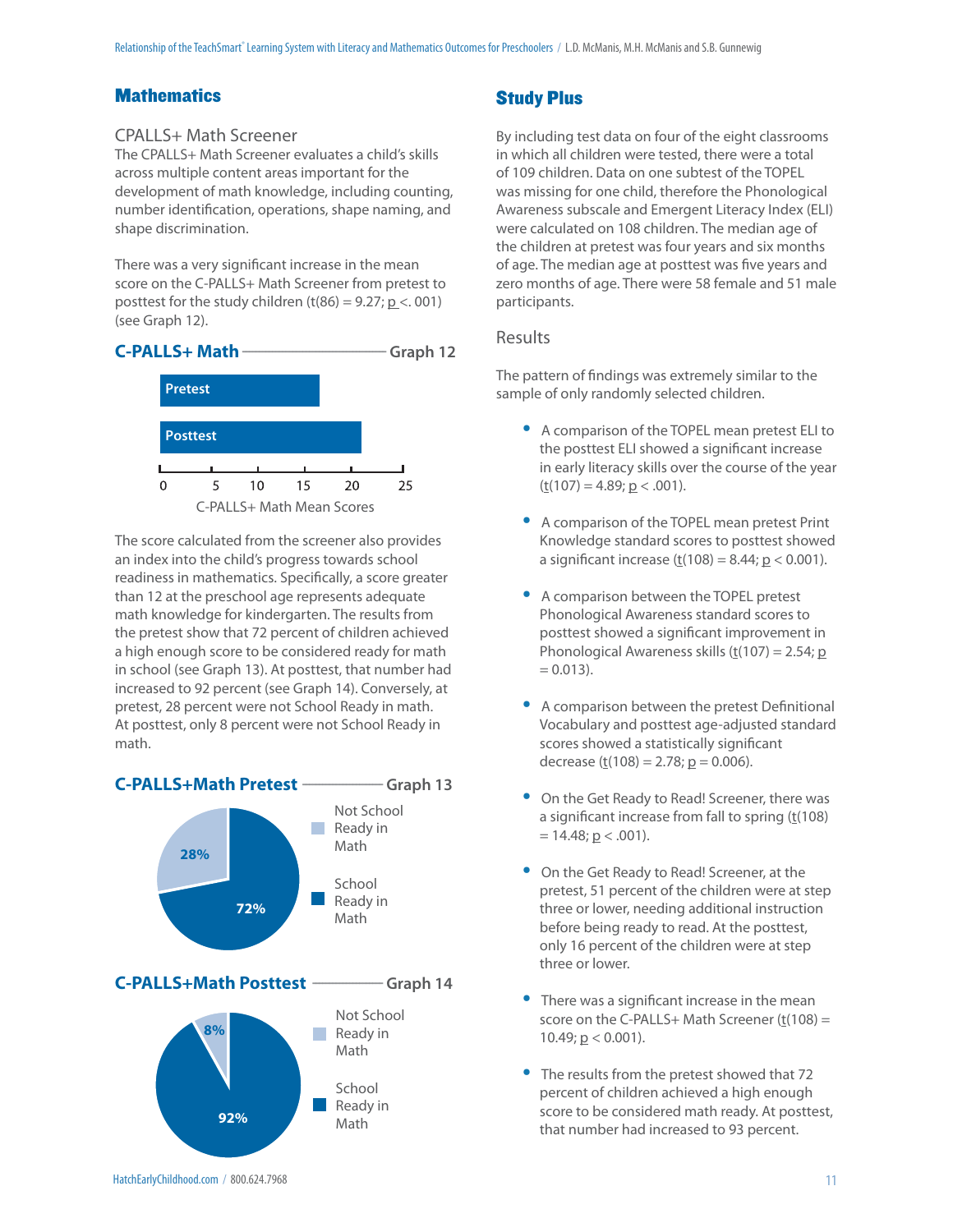# Comparing to "Business as Usual" Classrooms

The current study did not have a true control group, however we compared the norming group for a control group and thus demonstrated that our sample grew significantly within their group and when compared with the norming group on the standardized measures used. Further, for example, in a large reliability and validity study, the GRTR! baseline (right before children began their preschool year), showed the children's mean score as 10.12 and then at short-term follow up (three to seven months later) their mean score was 9.85. There was no intervention in this sample and it was composed of children from Head Start (41 percent), public prekindergarten (33 percent), and private preschool (25 percent)<sup>62</sup>. At pretest, our mean score for the randomly selected children (n=87) was 11.20 and six months later at posttest it was 15.18 (see Graph 15). Please see Appendix for more in-depth discussion.



# **Discussion**

The purpose of this study was to determine if preschool age children in classrooms using the TeachSmart® Learning System—an instructional technology tool with predesigned content delivered through an interactive touch screen whiteboard would make significant gains in literacy and mathematics. The results strongly indicate this was the case. Over a six-month period, these low-income children increased overall in emergent literacy, and specifically in print knowledge, phonological awareness, and emergent writing. Their significant increase in math was represented by growth in counting, operations, and shape naming and discrimination. These results were true for a randomly selected group of children and for a larger sample including additional children who were not randomly selected.

The importance of this finding is twofold:

- 1) The literacy and math skills on which these at-risk preschool children increased are known to be predictors of success in school, both in the shortterm in kindergarten and first grade, and beyond to have an impact on their entire schooling experience.
- 2) The study supports that instructional technology, as both a vehicle for presenting information and as a vehicle for presenting strong content, can be used successfully with young children in early childhood education settings.

The fact that the children did not gain in vocabulary when looking at age-adjusted scores is disappointing, but not unexpected. While it is known that vocabulary is related to later achievement<sup>63, 64</sup>, there have not been many successful interventions in bringing word knowledge of low-income students up to the level of their middle-income peers<sup>65</sup>, likely tied to findings that by age four, the average child from a family on welfare has 13 million fewer words of language experience than a child in a working class family (see Appendix for more in-depth discussion). Another connected reason could be that early childhood education teachers appear to have a somewhat difficult time promoting language and literacy skills in young children. The results of a recent meta-analysis found that the strongest effect sizes for vocabulary appeared not with classroom teachers, but rather in tightly controlled settings with trained examiners<sup>66</sup>. The researchers Neuman and Dwyer state that, "Together, this evidence suggests more intensive interventions might be needed to narrow the gap for less advantaged children<sup>67</sup>." These findings will generate recommendations for practice in using the TeachSmart® Learning System. Notable, however, is that even though there was not a significant increase in vocabulary, the overall Emergent Literacy Index (a composite score of print knowledge, phonological awareness, and definitional vocabulary from the Test of Preschool Early Literacy-TOPEL) is reported by the author of the measurement as ultimately the best representation of a child's emergent literacy skills<sup>68</sup>, and was highly significant in the present study.

The study children also showed a strong increase on the Get Ready to Read! Screener. Recent research on the predictive validity of the GRTR looking both at concurrent and long-term relationships with reading related skills, found it once again to be a strong and valid measure of children's emerging literacy skills<sup>69</sup>. The authors note that "Results indicated that at intervals even greater than two years, children's performance on the screening measure was predictive of later reading-related abilities." The author of the GRTR reports that by the end of the pre-kindergarten year, two-thirds of the children have the early literacy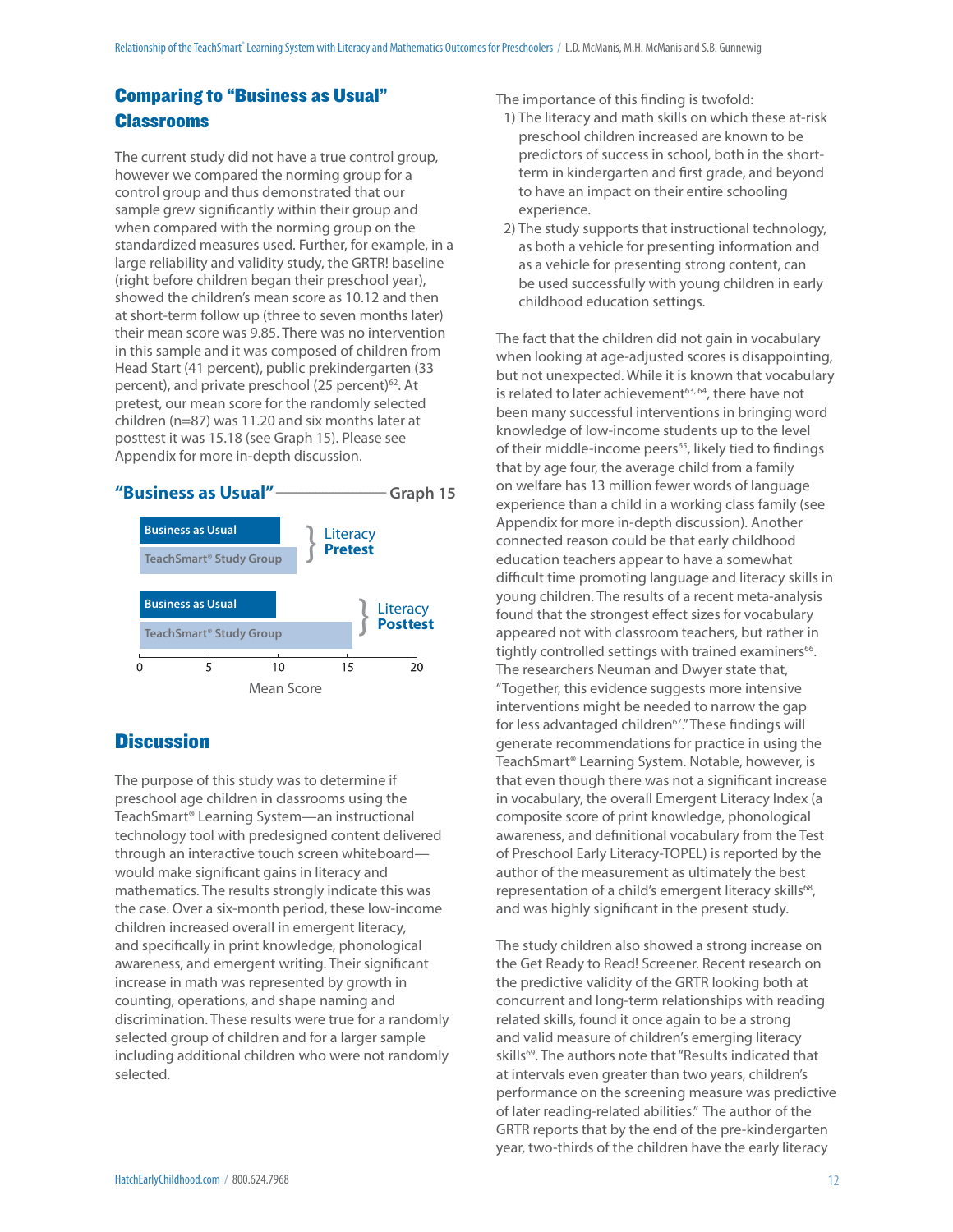skills they need to succeed in school (i.e., scores of 16+), while the other third will need additional focused educational intervention. Our study children began the year with 46% of the children having these skills and ended the year with 82% demonstrating they have the early literacy skills needed for school success.

The TeachSmart® Learning System includes very specific activities in areas known to robustly predict success in school. For example, it is well established that in order to be successful readers, children must be competent in phonological awareness because this increases their capability of breaking the alphabetic code—that is that the letters in print reflect the specific sounds in spoken words<sup>70, 71</sup>. Additionally, children must be able to comprehend how print is organized, so that they have strong print awareness in order to read successfully. For instance, knowledge of letter names prior to kindergarten has been found to be predictive of reading ability in the fifth and tenth grades<sup>72</sup>. As the meta-analyses conducted recently by the National Early Literacy Panel found, alphabet knowledge and phonological awareness are consistently the strongest non-reading correlates for decoding, reading comprehension, and spelling<sup>73</sup>. Spelling is strongly tied to writing, and the current study, in addition to phonological awareness and print knowledge, showed a significant increase for children using the TeachSmart® Learning System in emergent writing. At pretest, less than half (46 percent) of the study children were in the 'Ready to Read' category, while at posttest that percentage had increased to 82 percent of the children being considered 'Ready to Read.'

As the National Research Council on Mathematics in Early Childhood found, math is often given a lack of attention, and in particular even when taught, not done so independently of other subjects in preschool settings<sup>74</sup>. However, the Council found, and recommends, that direct and singular instruction in mathematics be the case in early childhood. The TeachSmart® Learning System has a large mathematics section and includes the key areas that the Council found need to be taught to young children in order for them to have success in mathematics when they enter formal schooling. These are (1) number, which includes whole numbers, operations, and relations; and (2) geometry, spatial thinking, and measurement. While our battery did not include measurement, the other areas were covered. The results of the present study showed significant increases for children using the TeachSmart® Learning System in these key areas. Most striking is that the percentage of children considered Math Ready increased by 20 percent, to a level in which 92 percent were considered Math Ready by spring.

Using the instructional technology appropriately and consistently is key to successfully bringing the content on the TeachSmart® Learning System to the children. As noted in the introduction, the findings of a large representative sample of teachers suggest that on-the-job technology training for teachers may focus on how to operate new equipment, but not on how to incorporate it effectively into instruction<sup>75</sup>. Knowing this, some of the features built into the TeachSmart® Learning System for each activity are: lesson plans, guidelines and standards, the research-basis, a look and listen feature which fully models the activities, digital portfolios that can capture children's efforts in real time, and progress monitoring. Upon first receiving the system, teachers are given a multi-hour, on-site training on the hardware and software, and have access to lifetime training.

Based on the large amount of research showing that as a whole, at-risk children due to poverty and challenging life circumstances, begin behind and stay behind their more affluent peers in school readiness and school achievement, the findings of this study support that with instructional technology combined with appropriate content, such children can make gains in their preschool year that put them on a more level playing field for beginning kindergarten.

There are limitations in the study warranting note. This study did not include a control group of children who were similar in background and school setting, so that even though they were randomly selected from among their classmates, the findings are worthy but need to be replicated under a more stringent design. The children attended school in only one geographic location in the country and the schools were located in towns, but would be considered rural. All were in school district prekindergarten and, while at-risk due to factors such as income, they were all taught by degreed teachers. Further research is recommended with children in a variety of geographic locations and early childhood settings.

In summary, based on a growing body of research around the importance of foundational skills in literacy and mathematics for preschool children, especially those considered at-risk for failure due to difficult life circumstances, and the confirmation that the use of technology is growing extremely rapidly even in early childhood education settings, the findings of this efficacy study are promising.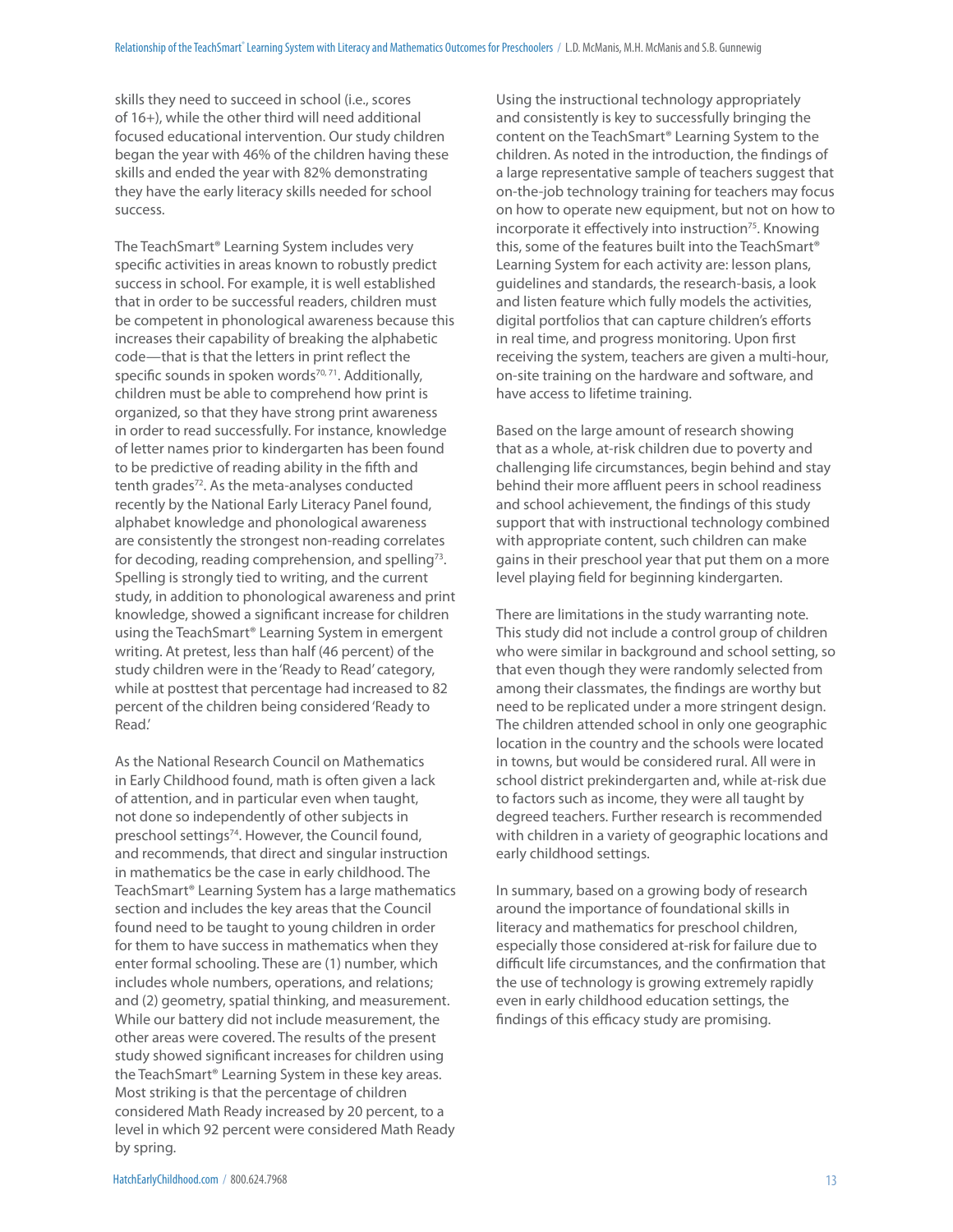# **References**

- <sup>1</sup> National Research Council. (2001). Eager to Learn: Educating our Preschoolers. Committee on Early Childhood Pedagogy. B. T. Bowman, M. S. Donovan, & M. S. Burns (Eds.). Commission on Behavioral and Social Sciences and Education. Washington, DC: National Academy Press.
- <sup>2</sup> Landry, S. (2005). Effective Early Childhood Programs: Turning Knowledge into Action. Houston, TX: Rice University.
- <sup>3</sup> Adams, M. J. (1990). Learning to Read: Thinking and Learning about Print. Cambridge, MA: MIT Press.
- 4 Donahue, P.L., Daane, M.C., and Jin, Y. (2005). The Nation's Report Card: Reading 2003 (NCES 2005–453). U.S. Department of Education, Institute of Education Sciences, National Center for Education Statistics. Washington, DC: U.S. Government Printing Office.
- <sup>5</sup> Cunningham, A. E., & Stanovich, K. E. (1998). Early reading acquisition and its relation to reading experience and ability 10 years later. Developmental Psychology, 33, 934-945.
- 6 Echols, L. D., West, R. F., Stanovich, K. E., & Zehr, K. S. (1996). Using children's literacy activities to predict growth in verbal cognitive skills: A longitudinal investigation. Journal of Educational Psychology, 88, 296-304.
- 7 Morrison, F. J., Smith, L., & Dow-Ehrensberger, M. (1995). Education and cognitive development: A natural experiment. Developmental Psychology, 31, 789-799.
- 8 Francis, D. J., Shaywitz, S. E., Stuebing, K. K., Shaywitz, B. A., & Fletcher J. M. (1996). Developmental lag versus deficit models of reading disability: A longitudinal individual growth curve analysis. Journal of Educational Psychology, 88, 3-17.
- <sup>9</sup> Juel, C. (1988). Learning to read and write: A longitudinal study of 54 children from first through fourth grades. Journal of Educational Psychology, 80, 437-447.
- <sup>10</sup> Torgesen, J. K., & Burgess, S. R. (1998). Consistency of reading-related phonological processes throughout early childhood: Evidence from longitudinalcorrelational and instructional studies. In J. L. Metsala & L. C. Ehri (Eds.), Word Recognition in Beginning Literacy (pp. 161-188). Mahwah, NJ: Erlbaum.
- 11 Torgesen, J. K., Rashottte, C. A., & Alexander, A. (2001). Principles of fluency instruction in reading: Relationships with established empirical outcomes. In M. Wolf (Ed.), Dyslexia, Fluency, and the Brain (pp. 333-335). Parkton, MD: York Press.
- 12 Wagner, R. K., Torgesen, J. K., & Rashotte, C. A. (1994). Development of reading-related phonological processing abilities: New evidence of bidirectional causality from a latent variable longitudinal study. Developmental Psychology, 30, 73-87.
- <sup>13</sup> Wagner, R. K., Torgesen, J. K., Rashotte, C. A., Hecht, S. A., Barker, T. A., Burgess, S. R., Donahue, J., & Garon, T. (1997). Changing relations between phonological processing abilities and word-level reading as children develop from beginning to skilled readers: A 5-year longitudinal study. Developmental Psychology, 33, 468-479.
- 14 Whitehurst, G. J., & Lonigan, C. J. (1998). Child development and emergent literacy. Child Development, 69, 848-872.
- <sup>15</sup> National Early Literacy Panel. (2006). Report on a Synthesis of Early Predictors of Reading. Louisville, KY: National Center for Family Literacy.
- <sup>16</sup> National Early Literacy Panel. (2008). Developing Literacy: A Scientific Synthesis of Early Literacy Development and Implications for Intervention. T. Shanahan, Chair. Louisville, KY: National Center for Family Literacy.
- 17 Cannon, J., & Ginsburg, H. P. (2008). "Doing the math": Maternal beliefs about early mathematics versus language learning. Early Education and Development, 19, 238-260.
- 18 Clements, D. H., & Sarama, J. (2007). Early childhood mathematics learning. In F. K. Lester, Jr. (Ed.), Second Handbook of Research on Mathematics Teaching and Learning (pp. 461-555). New York: Information Age.
- <sup>19</sup> Copley, J. V. (2004). The early childhood collaborative: A professional development model to communicate and implement the standards. In D. H. Clements, J. Sarama, & A. M. DiBiase (Eds.), Engaging Young Children in Mathematics (pp. 401-414). Mahwah, NJ: Erlbaum.
- 20 Ginsburg, H. P., Goldberg-Kaplan, R., Cannon J., Cordero, M. I., Eisenband, J. G., Galanter, M., & Morgenlander, M. (2006). Helping early childhood educators to teach mathematics. In M. Zaslow & I. Martinez-Beck (Eds.), Critical Issues in Early Childhood Professional Development (pp. 171-202). Baltimore, MD: Paul H. Brookes.
- 21 Lee, J. S., & Ginsburg, H. P. (2007). Preschool teachers' beliefs about appropriate early literacy and mathematics education for low- and middle-socioeconomic status children. Early Education and Development, 18, 111-143.
- 22 Duncan, G. J., Dowsett, C. J., Claessens, A., Magnuson, K., Huston, A. C., Klebanove, P., Pagini, L. S., Feinstein, I., Engel, M., Brooks-Gunn, J., Sexton, H., & Duckworth, K. (2007). School readiness and later achievement. Developmental Psychology, 43, 1428-1446.
- <sup>23</sup> National Association for the Education of Young Children & National Council of Teachers of Mathematics. (2002). Early Childhood Mathematics: Promoting Good Beginnings-A Joint Position Statement. Online at: www. naeyc.org/about/positions/pdf/psmath
- 24 Clements, D. H., & Sarama, J. (2007). Early childhood mathematics learning. In F. K. Lester, Jr. (Ed.), Second Handbook of Research on Mathematics Teaching and Learning (pp. 461-555). New York: Information Age.
- 25 Ginsburg, H. P., & Russell, R. L. (1981). Social class and racial influences on early mathematical thinking. Monographs of the Society for Research in Child Development, 46, 1-68.
- <sup>26</sup> Starkey, P., & Klein, A. (2000). Fostering parental support for children's mathematical development: An intervention with Head Start parents. Early Education and Development, 11, 659-680.
- 27 Starkey, P., Klein, A., & Wakeley, A. (2004). Enhancing young children's mathematical knowledge through a prekindergarten mathematics intervention. Early Childhood Research Quarterly, 19, 99-120.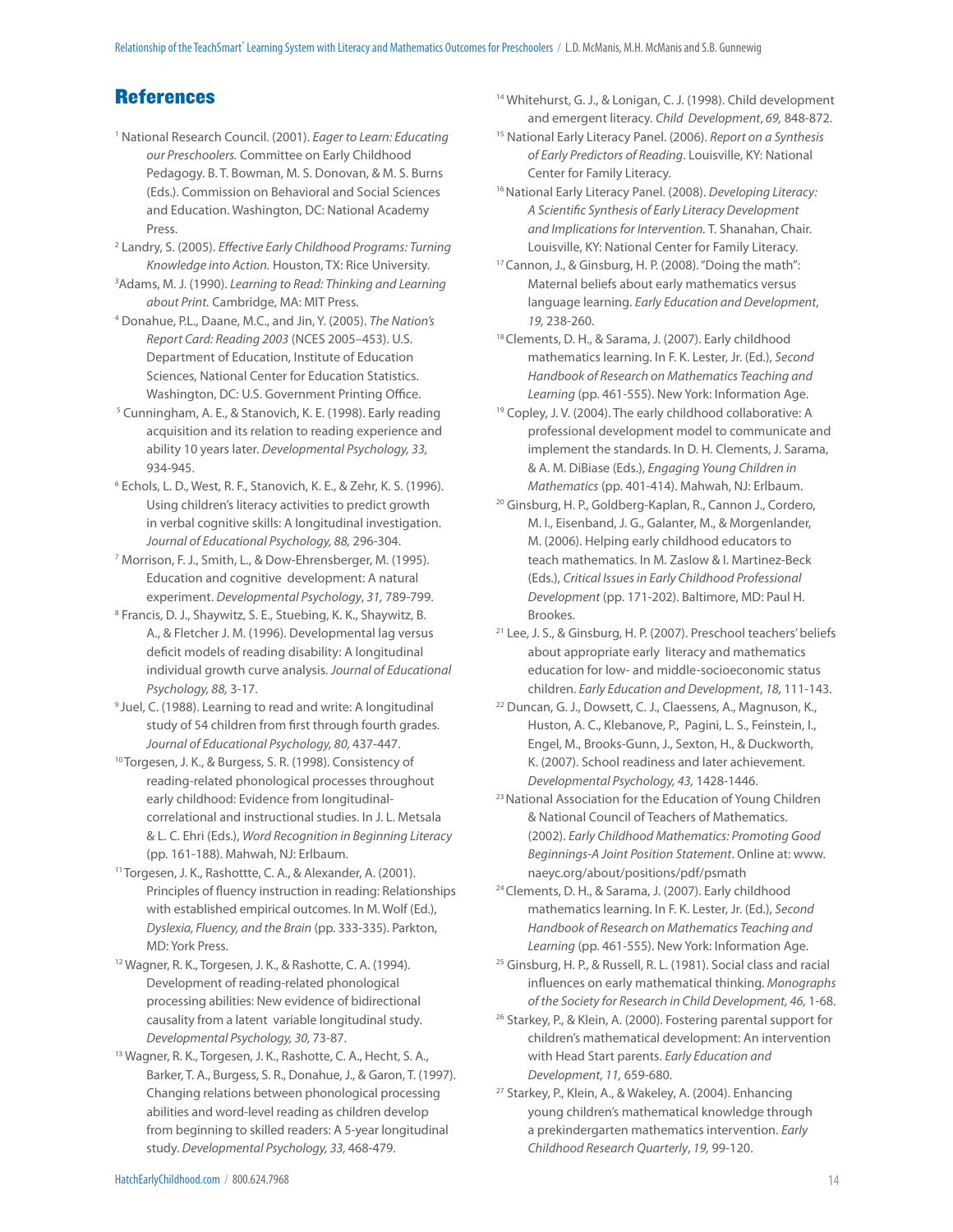- <sup>28</sup> Starkey, P., & Klein, A. (2000). Fostering parental support for children's mathematical development: An intervention with Head Start parents. Early Education and Development, 11, 659-680.
- 29 Gelman, R. (1980). What young children know about numbers. Educational Psychologist, 15, 5468.
- 30 Ginsburg, H. P., Goldberg-Kaplan, R., Cannon J., Cordero, M. I., Eisenband, J. G., Galanter, M., & Morgenlander, M. (2006). Helping early childhood educators to teach mathematics. In M. Zaslow & I. Martinez-Beck (Eds.), Critical Issues in Early Childhood Professional Development (pp. 171-202). Baltimore, MD: Paul H. Brookes.
- 31 National Research Council. (2001). Eager to Learn: Educating our Preschoolers. Committee on Early Childhood Pedagogy. B. T. Bowman, M. S. Donovan, & M. S. Burns (Eds.), Commission on Behavioral and Social Sciences and Education. Washington, DC: The National Academies Press.
- <sup>32</sup> Saxe, G. B., Guberman, S. R., & Gearhart, M. (1987). Social processes in early number development: An intervention with Head Start families. Monographs of the Society for Research in Child Development, 52, iii-viii.
- 33 National Research Council. (2009). Mathematics Learning in Early Childhood: Paths Toward Excellence and Equity. Committee on Early Childhood Mathematics, C. T. Cross, T. A. Woods, & H. Schweingruber (Eds.), Center for Education, Division of Behavioral and Social Sciences and Education. Washington, DC: The National Academies Press.
- 34 Haugland, S. W. (2004). Early childhood classrooms in the 21<sup>st</sup> century: Using computers to maximize learning. J. Hirschbuhl (Ed.), Computers in Education Annual Edition. New York: McGraw Hill.
- <sup>35</sup> Haugland, S.W. (2000a). Early childhood classrooms in the twenty first century: Utilizing technology to maximize learning. Young Children, 55, 12-21.
- <sup>36</sup> Clements, D.H. (1994). The uniqueness of the computer as a learning tool: Insights from research and practice. J.L. Wright & D.D. Shade (Eds.), Young Children: Active Learners in a Technological Age, pp. 31-50. Washington, DC: National Association for the Education of Young Children.
- <sup>37</sup> Clements, D. H. (2002). Computers in early childhood mathematics. Contemporary Issues in Early Childhood, 3, 160-181.
- 38 Haugland, S.W. (2000b) Computers and young children. ERIC Digest, ED 438926, 1-5.
- <sup>39</sup> Haugland, S. W. (1992). The effect of computer software on preschool children's developmental gains. Journal of Computing in Childhood Education, 3, 15-31.
- 40 Van Scoter, J., Ellis, D., & Railsback, J. (2001). How technology can enhance early childhood learning. Technology in Early Childhood. Educational Technology Consortium; Northwest Regional Educational Laboratory's Child & Family Program.
- 41 Murphy, K., DePasquale, R., & McNamara, E. (2003). Meaningful connections: Using technology in primary classrooms. Young Children, 58,12-18.
- <sup>42</sup> Bergen, D. (2000). Linking technology and teaching practice. Childhood Education, 76, 252–253.
- <sup>43</sup> Haugland, S. W. (1992). The effect of computer software on preschool children's developmental gains. Journal of Computing in Childhood Education, 3, 15-31.
- <sup>44</sup> Ainsa T. (1987). Effects of computers and training in Head Start curriculum. Journal of Educational Computing Research, 3, 249 –260.
- 45 Ainsa, T. (1989). Effects of computers and training in Head Start curriculum. Journal of Instructional Psychology, 16, 72–78.
- 46 Li, X., & Atkins, M.S. (2004). Early childhood computer experience and cognitive and motor development. Pediatrics, 113, 1715-1722.
- 47 Walden University, Grunwald Associates, & Eduventures. (2010). Educators, Technology, and 21st Century Skills: Dispelling Five Myths. Online at: http://www.grunwald. com/pdfs/Educators-Technology-21stCentury-Skills.pdf
- 48 PBS & Grunwald Associates. (2009). Digitally Inclined. Online at: http://www.grunwald.com/pdfs/Annual-PBS-Survey-PUBLIC-REPORT-Grunwald.pdf
- 49 Walden University, Grunwald Associates, & Eduventures. (2010). Educators, Technology and 21st Century skills: Dispelling Five Myths. Online at: http://www.grunwald. com/pdfs/Educators-Technology-21stCentury-Skills.pdf
- 50 Piaget, J. (1945). Play, Dreams, and Imitation in Childhood. London: Heinemann.
- 51 Berk, L. E., & Adam, W. (1995). Scaffolding Children's Learning: Vygotsky and Early Childhood Education. Washington, DC: National Association for the Education of Young Children.
- 52 CTB-McGraw Hill. (2002). Pre-Kindergarten Standards: Guidelines for Teaching and Learning. Online at: http:// legacy.ctb.com/static/resources/prekstandards.jsp
- 53 Kendall, J.S., & Marzano, R.J. (2004). Content Knowledge: A Compendium of Standards and Benchmarks for K-12 Education. Aurora, CO: Mid-continent Research for Education and Learning. Online at: http://www.mcrel. org/standards-benchmarks
- 54 Harms, T., Clifford, R. M., & Cryer, D. (2005). Early Childhood Environment Rating Scales-Revised. New York: Teachers College Press.
- 55 Head Start Outcomes. (2003). Washington, DC: Administration for Children and Families. Online at: http://eclkc.ohs.acf.hhs.gov/hslc/ecdh/eecd/ Assessment/Child%20Outcomes/edudev\_ art\_00090\_080905.html
- 56 National Association for the Education of Young Children. (2008). Accreditation Standards and Criteria. Washington, DC. Online at: http://www.naeyc.org/academy/primary/ standardsintro
- 57 National Early Literacy Panel. (2008). Developing Literacy: A Scientific Synthesis of Early Literacy Development and Implications for Intervention. T. Shanahan, Chair. Louisville, KY: National Center for Family Literacy.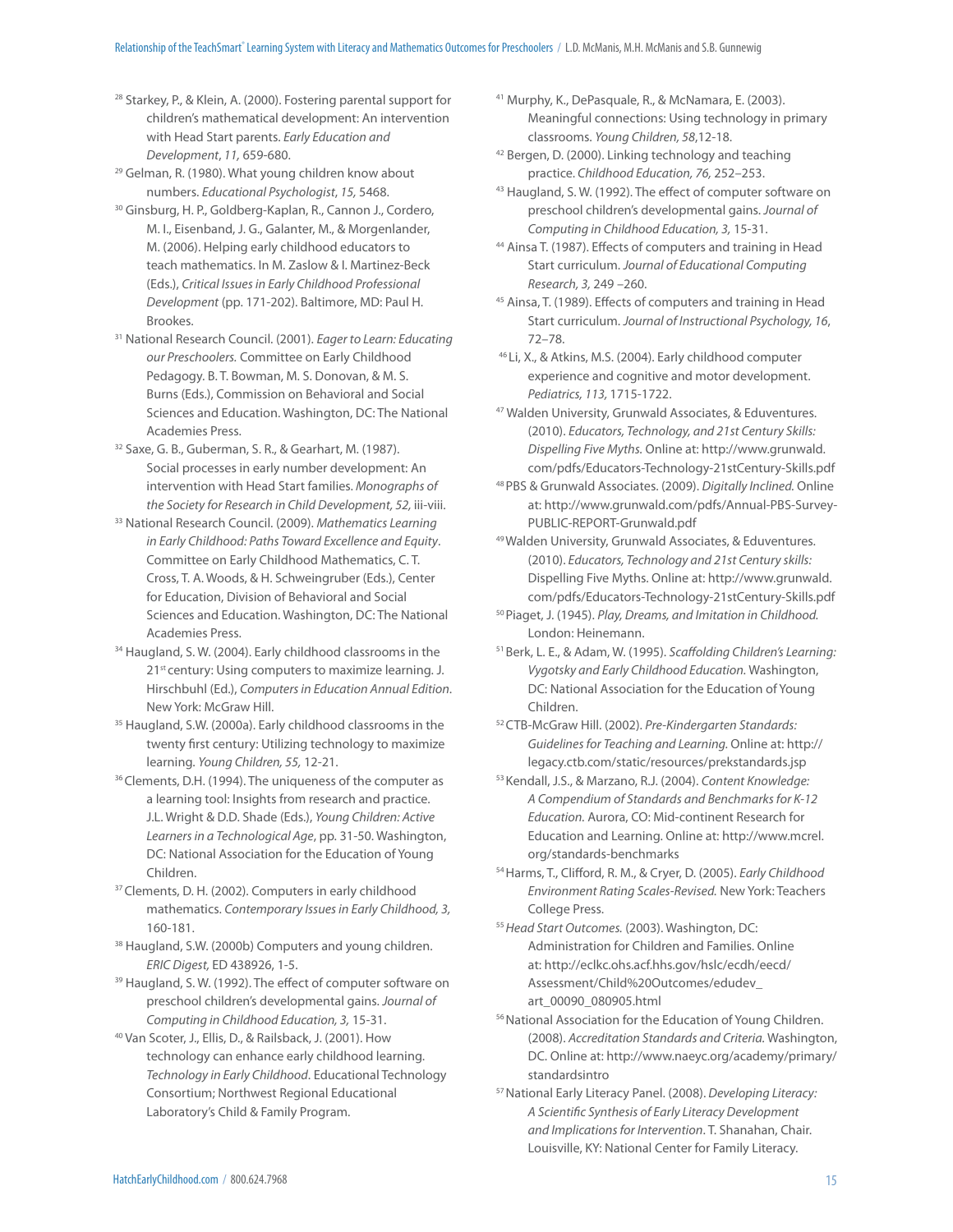- 58 National Research Council. (2009). Mathematics Learning in Early Childhood: Paths Toward Excellence and Equity. Committee on Early Childhood Mathematics, C. T. Cross, T. A. Woods, & H. Schweingruber (Eds.), Center for Education, Division of Behavioral and Social Sciences and Education. Washington, DC: The National Academies Press.
- 59 Lonigan, C., Wagner, R., Torgesen, J., & Rashotte, C. (2007). The Test of Preschool Early Literacy (TOPEL). Austin, TX: PRO-ED.
- <sup>60</sup> Whitehurst, G., & Lonigan, C. (2003). Get Ready to Read!. New York: Pearson Education, Inc.
- 61Assel, M., Landry, S., Swank, P., & Gunnewig, S. (2007). C-PALLS+ Math Screener. Houston, TX: University of Texas.
- 62 Phillips, B. M., Lonigan, C. J., & Wyatt, M. A. (2008). Predictive validity of the Get Ready to Read! Screener: Concurrent and long-term relations with reading-related skills. Journal of Learning Disabilities. Online at: http://ldx.sagepub.com/content/ early/2008/12/12/0022219408326209
- 63 Sénéchal, M., & LeFevre, J. (2002). Parental involvement in the development of children's reading skill: A five-year longitudinal study. Child Development, 73, 445-460.
- 64 Storch, S. A., & Whitehurst, G. J. (2002). Oral language and code-related precursors to reading: Evidence from a longitudinal structural model. Developmental Psychology, 38, 934-947.
- <sup>65</sup> Juel, C., Biancarosa, G., Coker, D., & Deffes, R. (2003). Walking with Rosie: A cautional tale of early reading instruction. Educational Leadership, 52, 12-18.
- <sup>66</sup> Mol, S., Bus, A. & deJon, M. (2009). Interactive book reading in early education: A tool to stimulate print knowledge as well as oral language. Review of Educational Research, 72, 979-1007.
- 67 Neuman, S. B., & Dwyer, J. (2009). Developing Vocabulary and Conceptual Knowledge for Low-income Preschoolers: A Design Experiment. University of Michigan: School of Education. Online at: http://www.umich.edu/~rdytolrn/ pdf/rtl1122109.pdf
- 68 Lonigan, C., Wagner, R., Torgesen, J., & Rashotte, C. (2007). The Test of Preschool Early Literacy (TOPEL). Austin, TX: PRO-ED.
- 69 Phillips, B. M., Lonigan, C. J., & Wyatt, M. A. (2008). Predictive validity of the Get Ready to Read! Screener: Concurrent and long-term relations with reading-related skills. Journal of Learning Disabilities. Online at: http://ldx.sagepub.com/content/ early/2008/12/12/0022219408326209
- 70 Adams, M. J. (1990). Learning to Read: Thinking and Learning about Print. Cambridge, MA: MIT Press.
- 71 Whitehurst, G. J., & Lonigan, C. J. (1998). Child development and emergent literacy. Child Development, 69, 848-872.
- 72 Stevenson, H. W., & Newman, R. S. (1986). Long-term predictions of achievement and attitudes in mathematics and reading. Child Development, 57, 646- 659.
- 73 National Early Literacy Panel. (2008). Developing Literacy: A Scientific Synthesis of Early Literacy Development and Implications for Intervention. T. Shanahan, Chair. Louisville, KY: National Center for Family Literacy.
- 74 National Research Council. (2009). Mathematics Learning in Early Childhood: Paths Toward Excellence and Equity. Committee on Early Childhood Mathematics, C. T. Cross, T. A. Woods, & H. Schweingruber (Eds.). Center for Education, Division of Behavioral and Social Sciences and Education. Washington, DC: The National Academies Press.
- 75 PBS, & Grunwald Associates, LLC. (2009). Digitally Inclined. Online at: http://www.grunwald.com/pdfs/Annual-PBS-Survey-PUBLIC-REPORT-Grunwald.pdf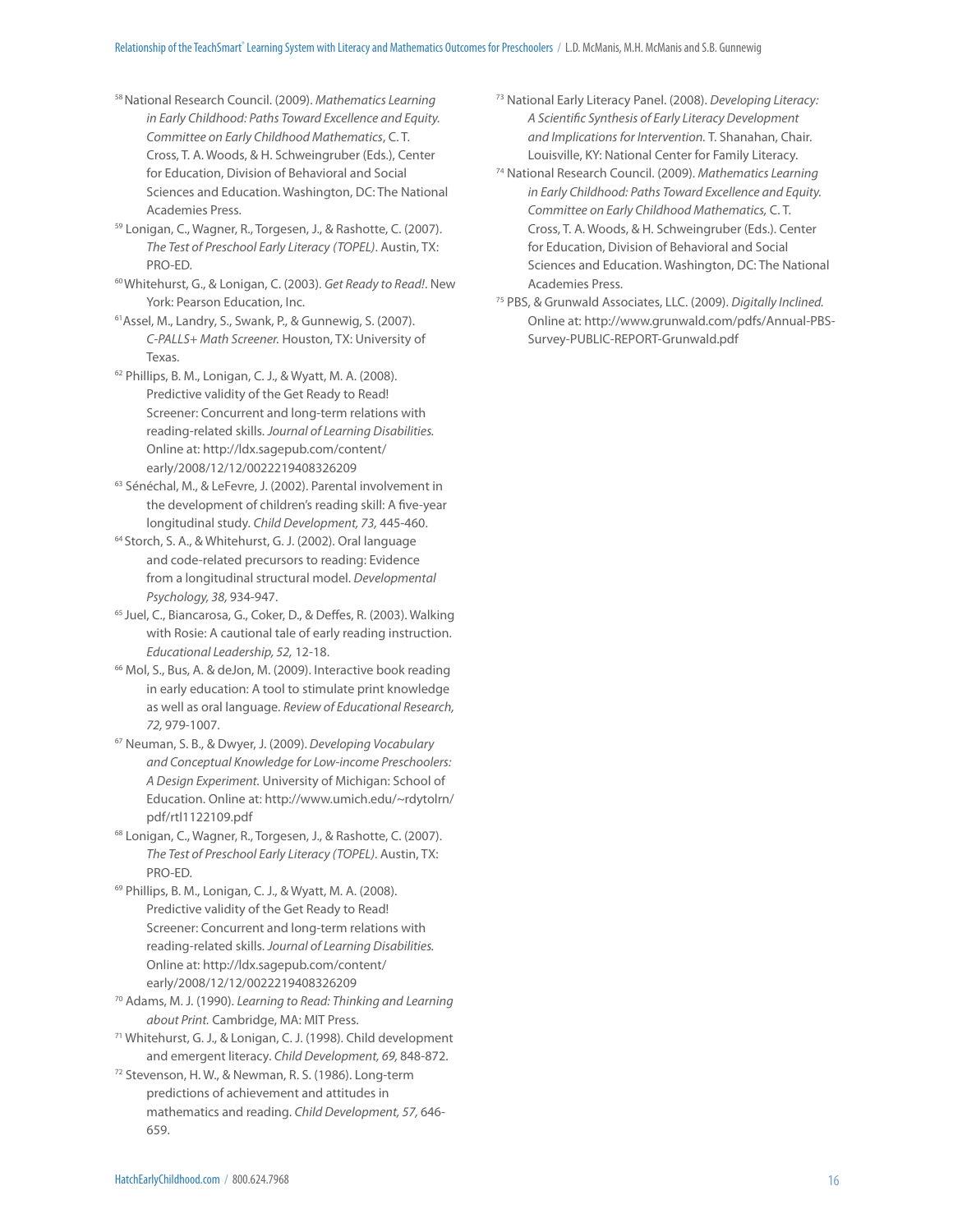# **Relationship of the TeachSmart® Learning System with Literacy and Mathematics Outcomes for Preschoolers**

# **Addendum December 2010**

This addendum addresses two areas within the study: the findings around vocabulary and comparisons to "business as usual" early childhood programs.

# Vocabulary Finding

The Vocabulary Subscale of the Test of Preschool Early Literacy (TOPEL) measures the child's one word vocabulary and ability to name objects in a picture. A comparison between the pretest and posttest **ageadjustedstandard scores** showed a decrease that was significant. However, the raw scores show the children actually achieved a statistically significant gain in vocabulary. The pretest raw score mean was 47.39 and the posttest raw score mean was 50.72. This growth is significant at the  $<$  0001 level [t(107) = 4.15].

The reason that we reported a significant decrease though is due to using the age-adjusted standard scores. This means that as the children grew in age and grew in vocabulary, the growth in vocabulary was not quite enough to be even with or above their average age (which at pretest was four years six months and at posttest was five years and zero months).

The winter and spring of the 2009-2010 school year in rural west Tennessee, where the study was conducted, experienced two major weather-related events that impacted the amount of time the children were in their programs. These included several severe snow-storms in the winter and flooding in the spring, which led the children to miss several weeks of school in total. Therefore, in working with the teachers we encouraged them to prioritize phonological awareness skills in the TSLS over vocabulary.

The rationale for this was based on the findings of the National Early Literacy Panel, which did not find oral language (under which vocabulary falls) to be a strong predictor of literacy skills in kindergarten and first grade, whereas phonological awareness is a very strong predictor. "Notably, measures of vocabulary had relatively weak relationships with both decoding and reading comprehension, falling either into the low end of the moderate range or into the weak range. Although, these results should not be taken to imply that well-developed vocabularies are unimportant for literacy. The results suggest that well-developed vocabularies are insufficient for literacy." Phonological awareness on the other hand was among the

strongest predictors, "...children's early PA—that is, their ability to distinguish among sounds within auditory language—was found to be an important predictor of later literacy achievement, expanding on earlier NRP findings."1

Acknowledging that vocabulary should be a part of an early childhood education curriculum as well as the other areas found in the NELP report to hold their predictive power (i.e., alphabet knowledge, rapid automatic naming, writing/writing name, and phonological memory), highlights the importance of looking at a combination of skills. This is why the author of the TOPEL (also a lead on the NELP project) states in the manual that the **Emergent Literacy Index** (composite of print knowledge, vocabulary, and phonological awareness) is the **best representation of a child's emergent literacy skills.**<sup>2</sup> The Index was highly and positively significant ( $p$ <.001) in our study. Additionally, the second measure of literacy utilized in the study is the Get Ready to Read! Screener, which also is a composite instrument (knowledge of letters and sounds, recognition of spoken words, and phonological knowledge). As with the Early Literacy Index, the children showed a statistically significant increase  $(p< .001)$ .

The final issue around vocabulary is the difficulty in teaching this area to young children, especially young children of lower SES. As mentioned in the main report, a meta-analysis of approximately 35 studies found that the strongest effect sizes for children's gains in vocabulary were **not** with classroom teachers but in tightly controlled settings with personnel specifically trained in interventions.<sup>3</sup>

Jalonga and Sobalak lay out some of the challenges. These include the following:

- ''Words may seem like simple entities, but they are not. Their surface simplicity belies a deeper complexity. For example, they connect with experience and knowledge, and their meanings vary depending on the linguistic contexts in which they can be found, including in a variety of literal and figurative contexts" (Pearson et al. 2007, p. 286). To really know a word's meaning is to know what a word represents and to begin to understand the network of concepts that goes with it (Neuman and Dwyer, 2009). Studies estimate that of 100 unfamiliar words met in reading, between 5 and 15 of them will be learned (Beck et al., 2002)."
- Before coming to a preschool program, children's vocabulary predicts language skills in late elementary grades, and logically the vocabulary of a very young child is hugely influenced by family characteristics. "The educational implications of being raised in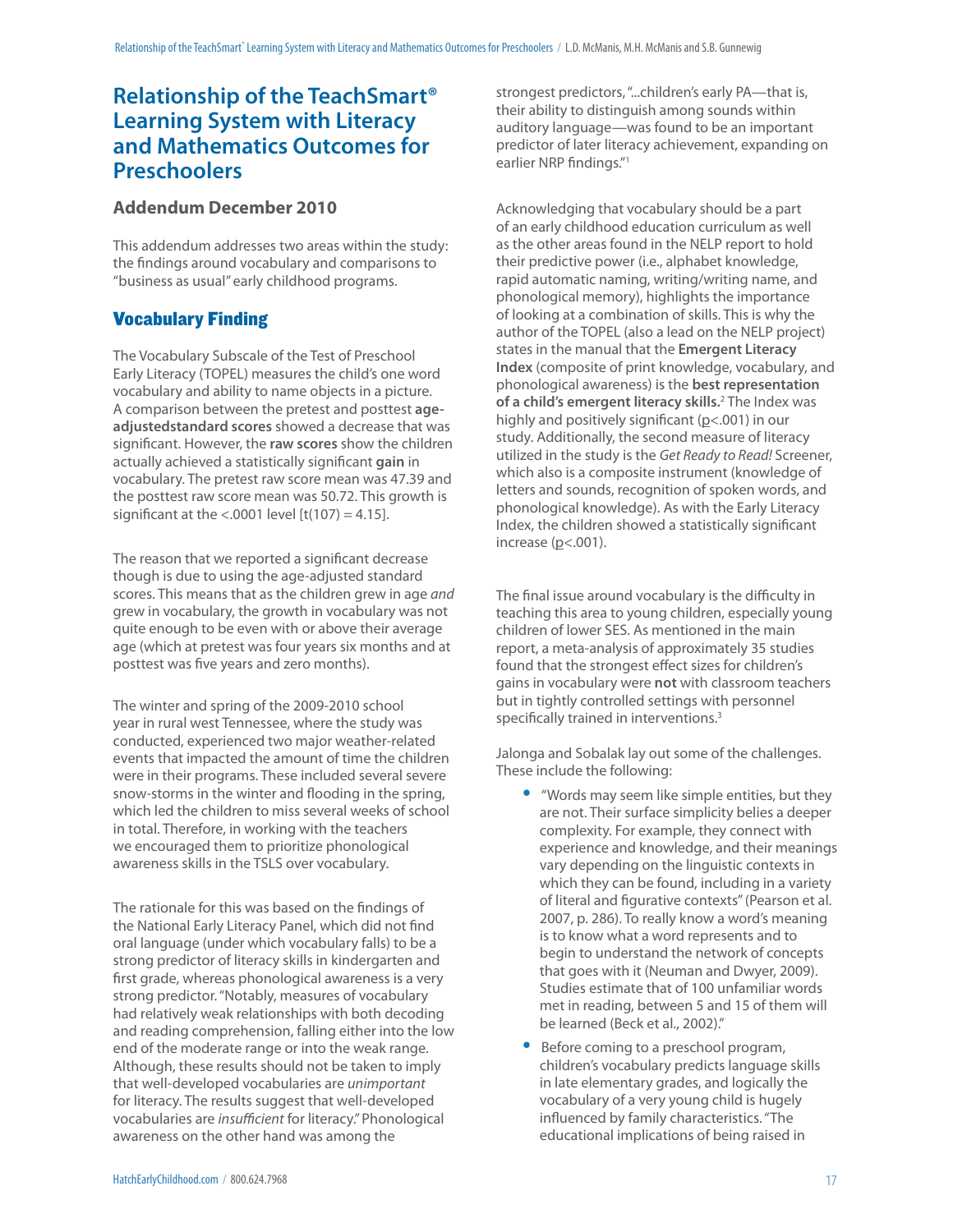a poverty home can be staggering. Hart and Risley (1995) found that the socioeconomic status of a child's family could account for 42% of the variance in the child's rate of vocabulary growth, 40% of the variance in their vocabulary use and 29% of the variance in their IQ test scores when they were 3 years old. Overall, Hart and Risley (1995) concluded that vocabulary growth, at age three, was strongly correlated with family socioeconomic status ( $r = .65$ ). Taken together, the findings of Hart and Risley (1995) show that many children are at high risk for having low vocabulary skills. In addition, further studies on the same subjects showed the vocabulary of the children at age three was equally predictive of measures of language skill at age nine or ten.

- There is strong evidence for why this occurs. "This longitudinal study produced results that have been widely cited by researchers in the field of vocabulary research. Hart and Risley (1995) found that there were many differences in the everyday lives of the children that were observed. It was concluded that a child in a family from high socioeconomic status consistently received three times more experience with language and general interaction than did a child from a family on welfare. They estimated that, by age four, the average child from a family on welfare had 13 million fewer words of language experience than did a child in a working class family. The quality of speech heard in the home of families on public assistance was also less than that of working class and high socioeconomic households. Qi et al. (2006) suggest similar reasons for the lower vocabulary ability of children from lower socioeconomic household as those that were proposed by Hart and Risley (1995). Children from lower socioeconomic households have a greater occurrence of mothers with less education and are more likely to be from single parent homes. These factors, together with low socioeconomic status, pose many challenges. It is noted that children raised in poverty have different opportunities for word learning, fewer resources in their homes, and often have parents focused on daily survival concerns that limit interaction with their children. The longitudinal research of Hart and Risley (1995) provides insight into both what contributes to the development of the vocabulary levels in children and the long lasting effects of these vocabulary levels, once formed. "
- This research highlights the sometimes daunting task of vocabulary instruction by teachers for lowincome preschoolers and is compounded by the fact that the pre-service/ in-service training of teachers on vocabulary

instruction frequently has been inadequate or is now outdated.4

These issues are also connected to the limited number and type of words on any one external vocabulary assessment and the fact that especially if a child has not been exposed to these specific words, this can negatively impact his/her score.

In summary, the fact that the children in the TSLS study made any gains at all in vocabulary is positive. However, the vocabulary growth gains were not made at a rate that kept up with their chronological age growth. As the research cited above demonstrates, learning vocabulary 'words' is a more challenging task for children than it might appear on the surface; socioeconomic status accounts for more than 40% of vocabulary growth with low-income preschool children already showing much lower levels of vocabulary than children from higher SES levelsmaking the task of increasing vocabulary in school very challenging to begin with; and the National Early Literacy Panel also found vocabulary, while important, did not in and of itself play as large a role in predicting success in later reading as some other early literacy skills such as phonological awareness. Going forward, Hatch is in the process of creating more in-depth, targeted teacher training for this area that can be accessed by the web or in person with a Certified Classroom Integration Specialist.

# Business As Usual Comparison

Validity is the strength of conclusions, inferences or propositions. In the study, **Relationship of the TeachSmart® Learning System with Literacy and Mathematics Outcomes for Preschoolers**, we did not have a control group. In research terms, this means that no control group (a group that doesn't receive the program or treatment, also called a comparison group) is being used to serve as a standard against which a researcher can compare the results of the treated group. Adding a control group can enable a researcher to eliminate many threats to internal validity (internal validity asks if there is a relationship between the program and the outcome we saw), but it can often introduce new threats, such as those related to selection biases and social threats. Adding a control group can be difficult, expensive or inefficient for a field researcher. For this reason, researchers have to learn to be aware of and guard against single group threats to internal validity.<sup>5</sup> Below we discuss the six threats, if they were so, and if yes, how we addressed them. Following this we discuss how we addressed threats to external validity. External validity refers to our ability to generalize the results of our study to other settings. In other words, could we generalize our results to other classrooms?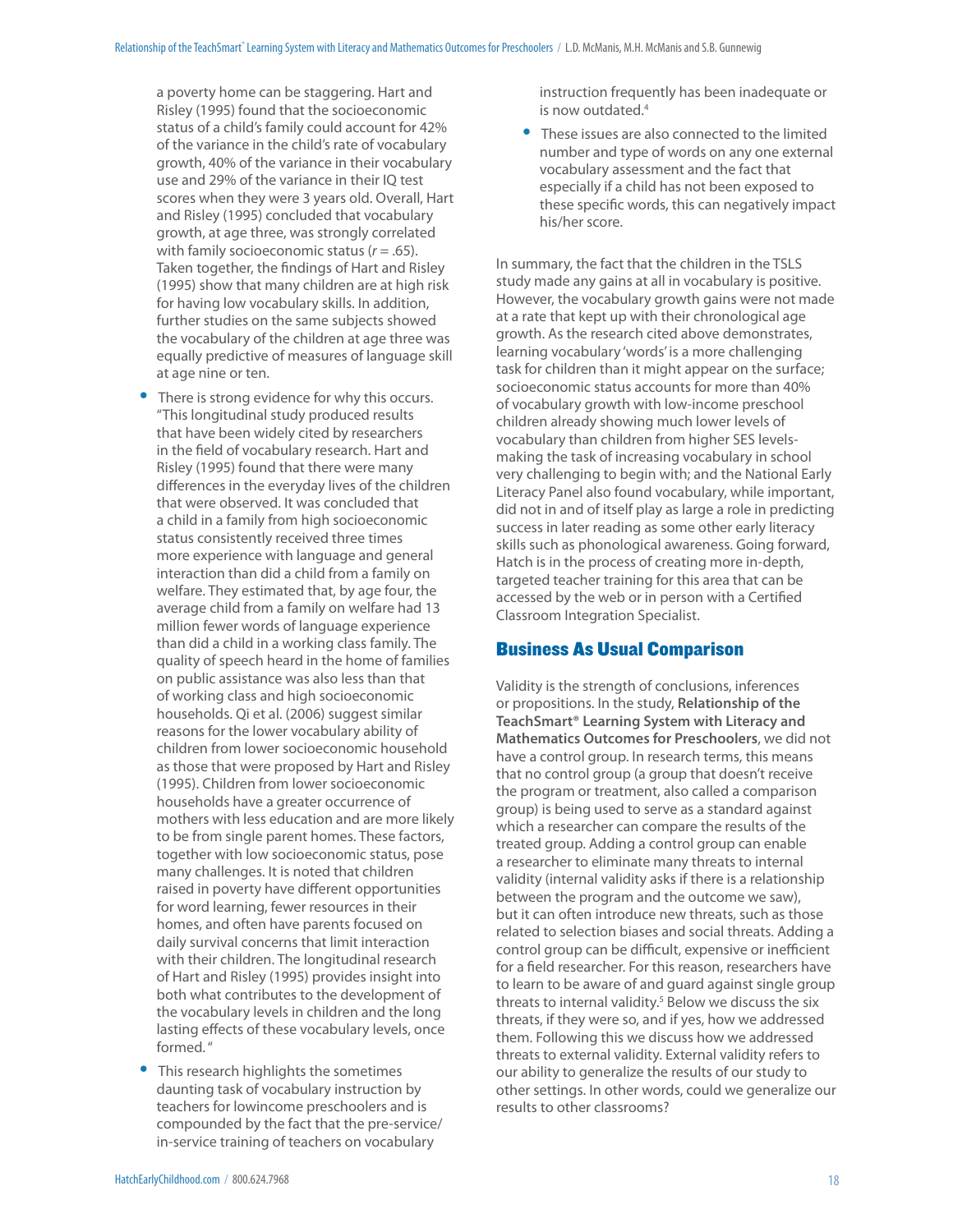#### **History**

History can pose a threat to internal validity when the group under study experiences an event-- unrelated to the treatment--which has an impact on their performance on the posttest. To our knowledge this did not occur past weather-related, which all children anywhere have and do experience.

#### **Maturation**

A maturation threat results from the fact that the research participants are growing older, more experienced, wiser, more skillful, etc. between the pretest and the posttest, and this may be causing the observed effect rather than the treatment that is being studied. We controlled for age, such as using ageadjusted standard scores.

#### **Testing**

Testing can be a threat to internal validity when the fact that a group has taken a pretest or a number of pretests causes an observed effect on the posttest. In other words, a group may perform better on a posttest not because of the treatment that was implemented, but because the pretest primed the group members to perform better. The children only received one pretest and if we had a control group they would have experienced the same situation.

#### **Instrumentation**

When an observed effect is caused by a difference in the way the pretest and posttest are measured, rather than the impact of the treatment that was implemented, this is called an instrumentation threat. This can happen when the measurement depends on observers who become more experienced over time, or if the observers change from the pretest to the posttest. This can also happen if the measurement test has a shift in metric at certain points, for example, if a scale is less sensitive at the top or the bottom than it is in the middle. There is no known metric shift in any of the instruments we used. Two of the three assessors were the same from pretest to posttest and the third was trained in the identical fashion.

#### **Mortality**

A mortality threat means that participants drop out of the study between the pretest and the posttest, and an observed effect may be caused by the fact that the make-up of the group is not the same at both stages of measurement. Almost all the children who were pretested were post-tested.

#### **Regression to the Mean**

Testing measures are rarely perfectly reliable. Because of this, pretest scores on a measure will not correlate perfectly with posttest scores. The individual scores on the same two tests taken on different occasions will almost always vary. Measurement error plays a big role in regression. An observed score is comprised of the test-taker's true score plus the degree of measurement error. The statistics used accounted for measurement error.

External validity is related to generalizing. "Recall that validity refers to the approximate truth of propositions, inferences, or conclusions. So, external validity refers to the approximate truth of conclusions the involve generalizations. Put in more pedestrian terms, external validity is the degree to which the conclusions in your study would hold for other persons in other places and at other times. How can external validity be improved? One way, based on the sampling model, suggests that you do a good job of drawing a sample from a population. For instance, you should use random selection, if possible, rather than a nonrandom procedure."6 "Probability sampling is a sampling technique wherein the samples are gathered in a process that gives all the individuals in the population equal chances of being selected. The advantage of using a random sample is the absence of both systematic and sampling bias. If random selection was done properly, the sample is therefore representative of the entire population. The effect of this is a minimal or absent systematic bias which is the difference between the results from the sample and the results from the population. Sampling bias is also eliminated since the subjects are randomly chosen."7 "And, once selected, you should try to assure that the respondents participate in your study and that you keep your dropout rates low."6 In this study, both of these were done.

The next area to address is the assessments themselves. By using assessments that are standardized to reflect the performance standards of the general population, which we did, we have the benefit of scores that have been controlled for measurement error **and** that have a very large group of similar children with whom to compare the scores of the study children. As Trochim & Land state "In some cases it may be desirable to include the norm group as an additional group in the design. Norming group averages are available for most standardized achievement tests for example, and might comprise an additional nonequivalent control group."8

The following sections are excerpts from the Assessment Manuals and Technical Reports.

"The TOPEL (Test of Preschool Early Literacy) was normed on a sample of 842 children residing in 12 states: California, Florida, Kentucky, Massachusetts, New Jersey, New Mexico, New York, North Dakota, Ohio, Oklahoma, and Pennsylvania. The samples used to prepare the TOPEL norms were collected in the spring, fall, and winter of 2004. The characteristics of the normative sample with regard to geographic area, gender, ethnicity, family income, parental educational attainment, exceptionality status, and age were compared to those reported in The Statistical Abstract of the United States (U.S. Bureau of the Census, 2001) and found to closely approximate the U.S. population."2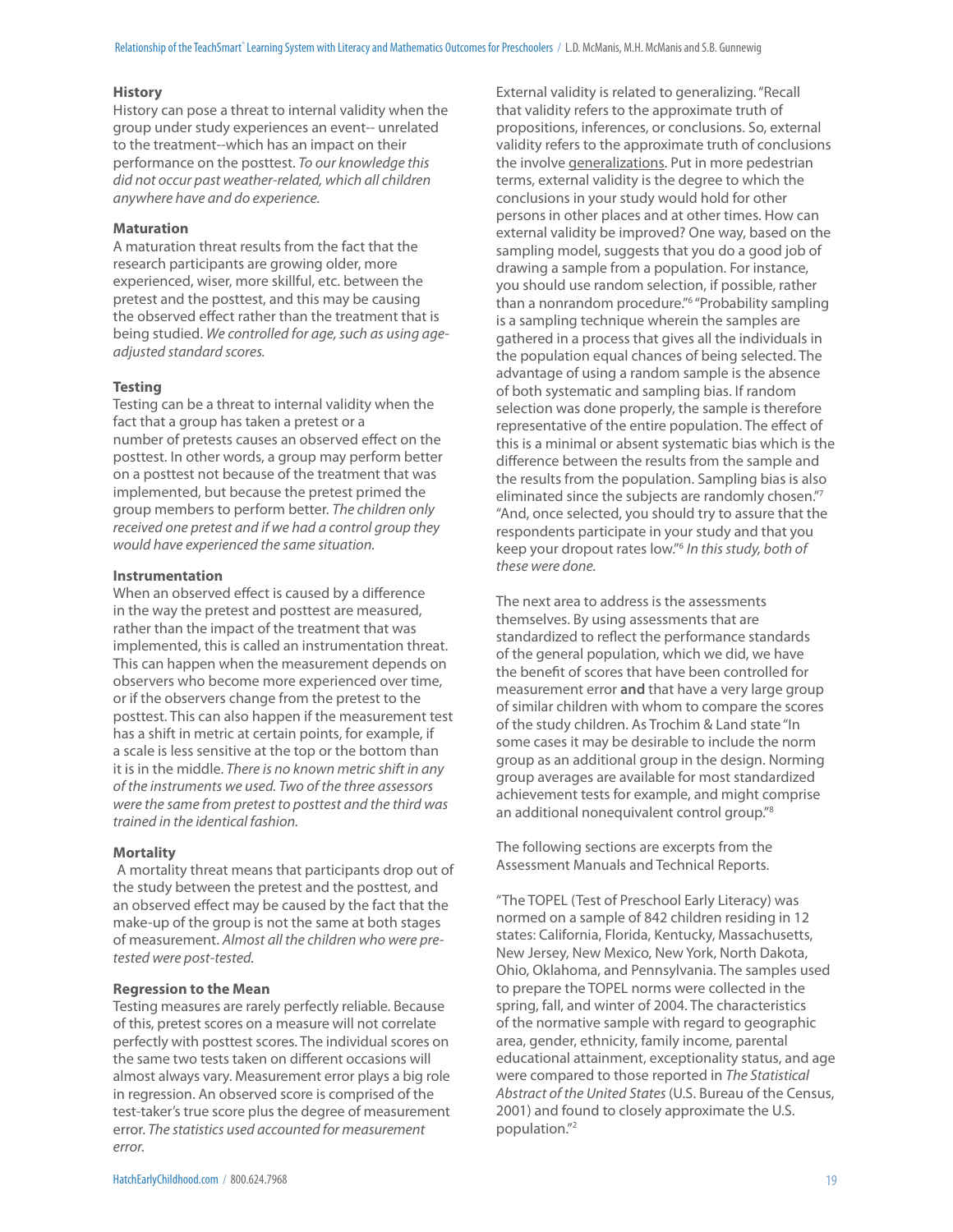"The GRTR (Get Ready to Read! Screener) was developed and normed on 342 children from two locations: Suffolk County, NY, and Tallahassee, FL. The Suffolk County sample consisted of 139 children drawn entirely from Head Start centers: 48% of these children were Latino; 38% were African-American, 9% were Caucasian, and the remaining 5% were from Other racial/ethnic categories. The Tallahassee sample of 203 children was comprised of three groups: A Head Start sample of 84 children was 96% African American and 4% Caucasian; a group of 69 children attending state sponsored pre-K classrooms was 71% African-American, 25% Caucasian, and 4% Other; 50 children attending private nursery schools were 8% African-American, 86% Caucasian, and 6% Other. Across the sub-samples and the sample as a whole, children were evenly divided on gender. Children were also distributed roughly evenly across the age range of 48 months to 59 months that included the four-yearolds who were the target of the screening instrument, The nursery school sub-sample was middle-class. The state pre-K sub-sample in Florida, and the Head Start samples in both New York and Florida were from lowincome families.

Between early October and early December of 2000, the 342 children who were participants in the study were administered the item pool. On another occasion within two weeks, the 14 gold standard measures from the DSC, were also administered. Children in the Florida sample were administered various other tests, including a test of oral language vocabulary, a test of letter knowledge, and a collection of tests of phonological awareness. The multiple R between the 20 items and the DSC was .78, indicating a very strong relationship between the validity set and the DSC. With a mean of about 9 correct for the total sample and a standard deviation of about 4 (mean for Head Start only 8.52; middle income only 12.52), we know that 68% of children taking the test scored between roughly 5 to 13 correct. Specifically, four year olds receiving low scores on the 14 professionally administered measures of emergent literacy have an 85% chance of being reading failures at the end of second grade. These results indicate that we have a strong gold standard against which to determine the effectiveness of the Get Ready to Read! Screening Tool."9

The mean for the children participating in our study was 11.20 at pretest and 15.18 at posttest.

#### **Findings Related to Children's Early Literacy Skills Reported in Technical Manual**

• Most children begin the pre-kindergarten year with some or many of the early literacy skills they need to benefit from formal reading instruction. Generally, scores of 16 and above indicate that a child is ready to begin learning to read. The average score on the Screening

Tool at the start of the year is 13.14 out of a possible 20. At the end of the year, the average score is 16.14. This would be *all* children from a variety of programs and backgrounds regardless of their preschool experiences. This shows our study children started out quite a bit lower than the average but came very close to the average by the end of the year … in other words they grew more than the average children.

• By the end of the pre-kindergarten year, twothirds of the children have the early literacy skills they need to succeed in school (i.e., scores of 16+). The other third needs additional focused educational intervention and possibly assessment. Our study children began the year with 46% of the children having these skills and ended the year with 82% of the children demonstrating they have the early literacy skills needed for school success.

#### **Findings Related to** *Get Ready to Read!* **Participation**

We are able to compare growth in our study with findings from an evaluation in which there was a control group with the GRTR.

#### **From Evaluation Findings From National Demonstrations: 2001-2003**

"To ensure consistency and quality, NCLD has developed a standardized training process and materials for early childhood professionals and parents using the Screening Tool and related program resources. Teachers and child care professionals taking part in the national demonstrations received initial and follow up training (each several hours) and limited ongoing consultation for five to seven months related to the Screening Tool's administration, scoring, and interpretation, as well as in early literacy skillbuilding activities and individualized planning. In addition to evaluating progress between fall and spring, NCLD conducted a rigorous experiment/comparison study with over 500 children in three Georgia counties. The study was undertaken to compare and contrast program sites participating in Get Ready to Read! to other programs with similar children in the same communities not participating in Get Ready to Read!. While all the children were screened, this research was completed in order to **assess the overall eff ects of the** *Get Ready to Read!* **program** (i.e., staff training and consultation, Screening Tool, learning resources). Participating sites were those in which children's teachers and child-care providers received training and consultation. Nonparticipating sites, for comparison purposes, were those in which children's teachers and child care providers did not receive the training and consultation. The data show that at the end of the pre-kindergarten year, more children from participating sites than nonparticipating sites had the early literacy skills they needed to benefit from formal reading instruction in kindergarten (i.e., scores of 16+)